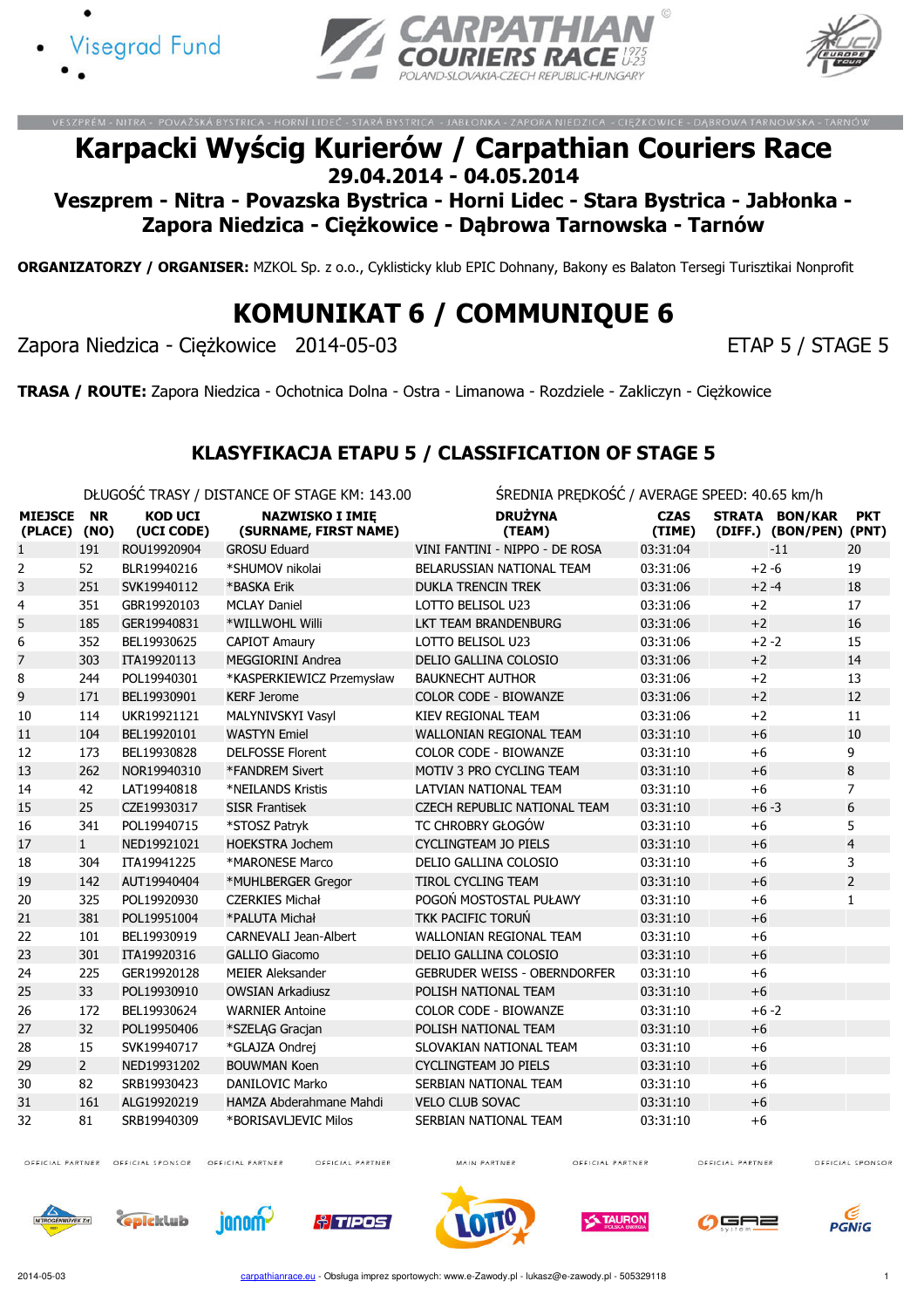- · Visegrad Fund
	-





|        |     |             |                             | VESZPRÉM - NITRA - POVAŽSKÁ BYSTRICA - HORNÍ LIDEČ - STARÁ BYSTRICA - JABŁONKA - ZAPORA NIEDZICA - CIEŻKOWICE - DABROWA TARNOWSKA - TARNÓW |          |          |
|--------|-----|-------------|-----------------------------|--------------------------------------------------------------------------------------------------------------------------------------------|----------|----------|
| 33     | 273 | NED19920317 | <b>SANDERS Dajo</b>         | BELKIN DE JONGE RENNER                                                                                                                     | 03:31:10 | $+6$     |
| 34     | 355 | BEL19950121 | *VANDERAERDEN Massimo       | LOTTO BELISOL U23                                                                                                                          | 03:31:10 | $+6$     |
| 35     | 181 | GER19950109 | *SCHULZE Julian             | LKT TEAM BRANDENBURG                                                                                                                       | 03:31:10 | $+6$     |
| 36     | 53  | BLR19951009 | *STROKAV Vasili             | BELARUSSIAN NATIONAL TEAM                                                                                                                  | 03:31:10 | $+6$     |
| 37     | 21  | CZE19930119 | <b>TUREK Daniel</b>         | <b>CZECH REPUBLIC NATIONAL TEAM</b>                                                                                                        | 03:31:10 | $+6$     |
| 38     | 372 | GER19931228 | <b>BEYER Maximilian</b>     | <b>KED - STEVENS TEAM BERLIN</b>                                                                                                           | 03:31:10 | $+6$     |
| 39     | 23  | CZE19930209 | <b>HAMPL Petr</b>           | <b>CZECH REPUBLIC NATIONAL TEAM</b>                                                                                                        | 03:31:10 | $+6$     |
| 40     | 265 | NOR19941012 | *LUNDER Nikolai Tefre       | MOTIV 3 PRO CYCLING TEAM                                                                                                                   | 03:31:10 | $+6$     |
| 41     | 22  | CZE19930823 | <b>CHLUPAC Dominik</b>      | <b>CZECH REPUBLIC NATIONAL TEAM</b>                                                                                                        | 03:31:10 | $+6$     |
| 42     | 342 | POL19930212 | ZAJĄC Bartosz               | TC CHROBRY GŁOGÓW                                                                                                                          | 03:31:10 | $+6$     |
| 43     | 102 | BEL19931205 | <b>CONVENS Louis</b>        | WALLONIAN REGIONAL TEAM                                                                                                                    | 03:31:10 | $+6$     |
| 44     | 271 | NED19940507 | *BOS Maikel                 | BELKIN DE JONGE RENNER                                                                                                                     | 03:31:10 | $+6$     |
| 45     | 322 | POL19920312 | <b>FOLTYN Jakub</b>         | POGOŃ MOSTOSTAL PUŁAWY                                                                                                                     | 03:31:10 | $+6$     |
| 46     | 24  | CZE19950531 | *SCHLEGEL Michal            | CZECH REPUBLIC NATIONAL TEAM                                                                                                               | 03:31:10 | $+6$     |
| 47     | 105 | BEL19930128 | <b>TOUQUET Joren</b>        | WALLONIAN REGIONAL TEAM                                                                                                                    | 03:31:10 | $+6$     |
| 48     | 252 | SVK19940630 | *DASKO Mario                | <b>DUKLA TRENCIN TREK</b>                                                                                                                  | 03:31:10 | $+6$     |
| 49     | 31  | POL19940105 | *REKITA Szymon              | POLISH NATIONAL TEAM                                                                                                                       | 03:31:10 | $+6$     |
| 50     | 264 | NOR19940501 | *KLEIVEN Njal Eivind        | MOTIV 3 PRO CYCLING TEAM                                                                                                                   | 03:31:10 | $+6$     |
| 51     | 174 | BEL19950112 | *KAISE Julien               | <b>COLOR CODE - BIOWANZE</b>                                                                                                               | 03:31:10 | $+6$     |
| 52     | 345 | POL19940602 | *SUCHECKI Krzysztof         | TC CHROBRY GŁOGÓW                                                                                                                          | 03:31:10 | $+6$     |
| 53     | 261 | NOR19930327 | <b>KRISTOFFERSEN Anders</b> | MOTIV 3 PRO CYCLING TEAM                                                                                                                   | 03:31:10 | $+6$     |
| 54     | 354 | NZL19940101 | *MCCORMICK Hayden           | LOTTO BELISOL U23                                                                                                                          | 03:31:10 | $+6$     |
| 55     | 231 | SVK19941210 | *KOVACIK Juraj              | EPIC JANOM GREENWAY                                                                                                                        | 03:31:10 | $+6$     |
| 56     | 344 | POL19931217 | <b>KASPEREK Michał</b>      | TC CHROBRY GŁOGÓW                                                                                                                          | 03:31:10 | $+6$     |
| 57     | 184 | GER19940919 | *SOBALLA Carl               | LKT TEAM BRANDENBURG                                                                                                                       | 03:31:10 | $+6$     |
| 58     | 111 | UKR19921118 | POLIKARPOV Mokhailo         | KIEV REGIONAL TEAM                                                                                                                         | 03:31:10 | $+6$     |
| 59     | 175 | BEL19950717 | *MERTZ Remy                 | COLOR CODE - BIOWANZE                                                                                                                      | 03:31:10 | $+6$     |
| 60     | 373 | GER19941228 | *KRETSCHY Florian           | <b>KED - STEVENS TEAM BERLIN</b>                                                                                                           | 03:31:10 | $+6$     |
| 61     | 374 | GER19920129 | <b>WOTSCHKE Sebastian</b>   | <b>KED - STEVENS TEAM BERLIN</b>                                                                                                           | 03:31:10 | $+6$     |
| 62     | 134 | HUN19951126 | *ROZSA Balazs               | <b>UTENSILNORD</b>                                                                                                                         | 03:31:10 | $+6$     |
| 63     | 302 | ITA19930401 | <b>GABBURO Davide</b>       | DELIO GALLINA COLOSIO                                                                                                                      | 03:31:10 | $+6$     |
| 64     | 115 | UKR19920222 | <b>KASIANOV Oleksii</b>     | KIEV REGIONAL TEAM                                                                                                                         | 03:31:10 | $+6 - 1$ |
| 65     | 141 | AUT19940116 | *BOSMAN Patrick             | TIROL CYCLING TEAM                                                                                                                         | 03:31:10 | $+6$     |
| 66     | 275 | NED19940821 | *VERHOEVEN Mike             | BELKIN DE JONGE RENNER                                                                                                                     | 03:31:10 | $+6$     |
| 67     | 385 | POL19930108 | <b>FRANCZAK Wojciech</b>    | TKK PACIFIC TORUN                                                                                                                          | 03:31:10 | $+6$     |
| 68     | 353 | BEL19920203 | <b>CRAEGHS Maarten</b>      | LOTTO BELISOL U23                                                                                                                          | 03:31:10 | $+6$     |
| 69     | 91  | RUS19950105 | *ROZIN Sergei               | RUSSIAN NATIONAL TEAM                                                                                                                      | 03:31:10 | $+6$     |
| $70\,$ | 382 | POL19920116 | <b>WARCHOŁ Bartosz</b>      | TKK PACIFIC TORUŃ                                                                                                                          | 03:31:10 | $+6$     |
| 71     | 224 | AUT19920526 | <b>KUEN Maximilian</b>      | <b>GEBRUDER WEISS - OBERNDORFER</b>                                                                                                        | 03:31:10 | $+6$     |
| 72     | 133 | HUN19950425 | *LENGYEL Zoltan             | <b>UTENSILNORD</b>                                                                                                                         | 03:31:10 | $+6$     |
| 73     | 335 | COL19930704 | RIOS Cristian               | <b>TELECOM GIMEX</b>                                                                                                                       | 03:31:10 | $+6$     |
| 74     | 143 | AUT19950304 | *SCHIPFLINGER Florian       | TIROL CYCLING TEAM                                                                                                                         | 03:31:34 | $+30$    |
| 75     | 343 | POL19930220 | <b>KRAKOWIAK Norbert</b>    | TC CHROBRY GŁOGÓW                                                                                                                          | 03:31:34 | $+30$    |
| 76     | 164 | ALG19931016 | MERDJ Hamza                 | VELO CLUB SOVAC                                                                                                                            | 03:31:34 | $+30$    |
| 77     | 113 | UKR19920928 | <b>BUZYLE Roman</b>         | KIEV REGIONAL TEAM                                                                                                                         | 03:31:34 | $+30$    |
| 78     | 74  | UKR19930909 | <b>SHEVTCHUK Roman</b>      | UKRAINIAN NATIONAL TEAM                                                                                                                    | 03:31:34 | $+30$    |
| 79     | 223 | CZE19920401 | <b>KOUDELA Tomas</b>        | <b>GEBRUDER WEISS - OBERNDORFER</b>                                                                                                        | 03:31:34 | $+30$    |
| 80     | 145 | AUT19950121 | *WACHTER Alexander          | <b>TIROL CYCLING TEAM</b>                                                                                                                  | 03:31:34 | $+30$    |
| 81     | 83  | SRB19940506 | *STEFANOVIC Stefan          | SERBIAN NATIONAL TEAM                                                                                                                      | 03:31:34 | $+30$    |
| 82     | 384 | POL19940719 | *KUCHAREK Adrian            | TKK PACIFIC TORUN                                                                                                                          | 03:31:34 | $+30$    |
| 83     | 193 | JPN19920108 | <b>KUROEDA Shiki</b>        | VINI FANTINI - NIPPO - DE ROSA                                                                                                             | 03:31:34 | $+30$    |
| 84     | 371 | GER19930107 | <b>DONATH Felix</b>         | <b>KED - STEVENS TEAM BERLIN</b>                                                                                                           | 03:31:34 | $+30$    |
| 85     | 93  | RUS19930713 | <b>SHAYMURATOV Artur</b>    | RUSSIAN NATIONAL TEAM                                                                                                                      | 03:31:34 | $+30$    |
| 86     | 305 | ITA19920118 | <b>BIANCHINI Paolo</b>      | DELIO GALLINA COLOSIO                                                                                                                      | 03:31:34 | $+30$    |
| 87     | 183 | GER19930625 | <b>KOCH Janas</b>           | LKT TEAM BRANDENBURG                                                                                                                       | 03:31:34 | $+30$    |
|        |     |             |                             |                                                                                                                                            |          |          |

OFFICIAL PARTNER OFFICIAL SPONSOR OFFICIAL PARTNER

OFFICIAL PARTNER

MAIN PARTNER

OFFICIAL PARTNER

OFFICIAL PARTNER















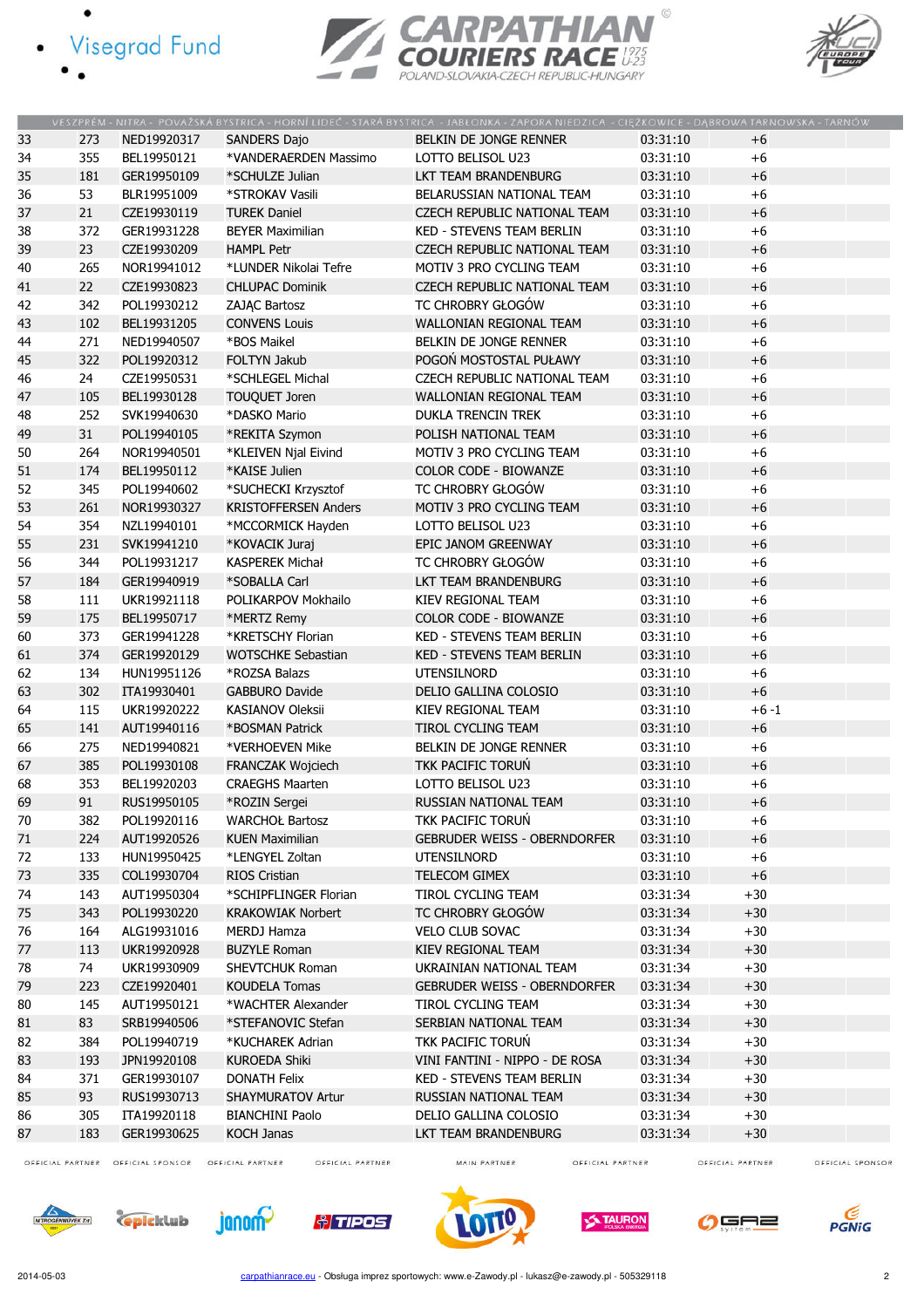- · Visegrad Fund
	-





|        |                |             |                          | VESZPRÉM - NITRA - POVAŽSKÁ BYSTRICA - HORNÍ LIDEČ - STARÁ BYSTRICA - JABŁONKA - ZAPORA NIEDZICA - CIEŽKOWICE - DABROWA TARNOWSKA - TARNÓW |              |          |
|--------|----------------|-------------|--------------------------|--------------------------------------------------------------------------------------------------------------------------------------------|--------------|----------|
| 88     | 5              | NED19920314 | <b>REINDERS Elmar</b>    | CYCLINGTEAM JO PIELS                                                                                                                       | 03:31:34     | $+30-3$  |
| 89     | 332            | POL19950217 | *BROŻYNA Piotr           | <b>TELECOM GIMEX</b>                                                                                                                       | 03:31:34     | $+30$    |
| $90\,$ | 152            | POL19931118 | <b>KOTT Konrad</b>       | WIBATECH FUJI ŻORY                                                                                                                         | 03:31:34     | $+30$    |
| 91     | 92             | RUS19940704 | *STEPANOV Aleksandr      | RUSSIAN NATIONAL TEAM                                                                                                                      | 03:31:34     | $+30$    |
| 92     | 43             | LAT19920626 | <b>VOSEKALNS Andris</b>  | LATVIAN NATIONAL TEAM                                                                                                                      | 03:31:34     | $+30$    |
| 93     | $\overline{4}$ | NED19930815 | <b>BRUSSELMAN Twan</b>   | CYCLINGTEAM JO PIELS                                                                                                                       | 03:31:34     | $+30$    |
| 94     | 263            | NOR19940206 | *HAKENRUD Anders Lie     | MOTIV 3 PRO CYCLING TEAM                                                                                                                   | 03:31:41     | $+37$    |
| 95     | 35             | POL19951124 | *PAWLAK Tobiasz          | POLISH NATIONAL TEAM                                                                                                                       | 03:31:41     | $+37$    |
| 96     | 153            | POL19940608 | *JAROMIN Piotr           | WIBATECH FUJI ŻORY                                                                                                                         | 03:31:41     | $+37$    |
| 97     | 333            | POL19950422 | *KASPERKIEWICZ Maciej    | <b>TELECOM GIMEX</b>                                                                                                                       | 03:31:41     | $+37$    |
| 98     | 321            | POL19920130 | <b>HABA Grzegorz</b>     | POGOŃ MOSTOSTAL PUŁAWY                                                                                                                     | 03:31:41     | $+37$    |
| 99     | 232            | SVK19930125 | CHALUPCIK Jan            | EPIC JANOM GREENWAY                                                                                                                        | 03:31:52     | $+48$    |
| 100    | 3              | NED19921114 | VAN RHEE Joey            | <b>CYCLINGTEAM JO PIELS</b>                                                                                                                | 03:31:52     | $+48$    |
| 101    | 221            | AUT19931104 | <b>GOGL Michael</b>      | <b>GEBRUDER WEISS - OBERNDORFER</b>                                                                                                        | 03:31:56     | $+52$    |
| 102    | 195            | JPN19930915 | KOISHI Yuma              | VINI FANTINI - NIPPO - DE ROSA                                                                                                             | 03:31:59     | $+55$    |
| 103    | 34             | POL19940310 | *MICKIEWICZ Tomasz       | POLISH NATIONAL TEAM                                                                                                                       | 03:31:59     | $+55$    |
| 104    | 323            | POL19930604 | <b>JEZIORSKI Rafał</b>   | POGOŃ MOSTOSTAL PUŁAWY                                                                                                                     | 03:31:59     | $+55$    |
| 105    | 72             | UKR19950302 | *KREMINSKYI Vladyslav    | UKRAINIAN NATIONAL TEAM                                                                                                                    | 03:32:45     | $+1:41$  |
|        | 144            | AUT19940127 | *SCHULTUS Patric         | TIROL CYCLING TEAM                                                                                                                         | 03:32:45     | $+1:41$  |
| 106    | 291            | POL19941004 |                          | TARNOVIA TARNOWO PODGÓRNE                                                                                                                  |              |          |
| 107    |                |             | *HERCOG Jakub            |                                                                                                                                            | 03:33:03     | $+1:59$  |
| 108    | 331            | POL19950402 | *TALAGA Patryk           | TELECOM GIMEX                                                                                                                              | 03:33:03     | $+1:59$  |
| 109    | 292            | POL19920706 | <b>KORDUS Adam</b>       | TARNOVIA TARNOWO PODGÓRNE                                                                                                                  | 03:33:03     | $+1:59$  |
| 110    | 314            | NED19950916 | *COSTER Kevin            | CYCLINGTEAM DE IJSSELSTREEK                                                                                                                | 03:34:05     | $+3:01$  |
| 111    | 45             | LAT19941211 | *BEITANS Krisjanis       | LATVIAN NATIONAL TEAM                                                                                                                      | 03:41:11     | $+10:07$ |
| 112    | 41             | LAT19921029 | <b>LIEPINS Emils</b>     | LATVIAN NATIONAL TEAM                                                                                                                      | 03:41:13     | $+10:09$ |
|        | 51             | BLR19950121 | *HARAKHAVIK Uladzmir     | BELARUSSIAN NATIONAL TEAM                                                                                                                  | <b>LIMIT</b> |          |
|        | 73             | UKR19941113 | *LUTSYSHYN Roman         | UKRAINIAN NATIONAL TEAM                                                                                                                    | LIMIT        |          |
|        | 71             | UKR19951012 | *GLADYSH Roman           | UKRAINIAN NATIONAL TEAM                                                                                                                    | <b>LIMIT</b> |          |
|        | 324            | POL19940421 | *KIETLIŃSKI Wojciech     | POGOŃ MOSTOSTAL PUŁAWY                                                                                                                     | <b>LIMIT</b> |          |
|        | 312            | NED19920719 | VAN DE PUT Peter         | CYCLINGTEAM DE IJSSELSTREEK                                                                                                                | <b>LIMIT</b> |          |
|        | 365            | HUN19930302 | <b>VARGA Peter</b>       | MUGENRACE TEAM PROLOG                                                                                                                      | <b>LIMIT</b> |          |
|        | 55             | BLR19921119 | <b>PADALIAK Pavel</b>    | BELARUSSIAN NATIONAL TEAM                                                                                                                  | <b>LIMIT</b> |          |
|        | 103            | BEL19930914 | <b>VEKEMAN Maxime</b>    | <b>WALLONIAN REGIONAL TEAM</b>                                                                                                             | <b>LIMIT</b> |          |
|        | 272            | NED19950703 | *VID BOGAERT Sem         | BELKIN DE JONGE RENNER                                                                                                                     | <b>LIMIT</b> |          |
|        | 44             | LAT19950123 | *PODANS Andrejs          | LATVIAN NATIONAL TEAM                                                                                                                      | LIMIT        |          |
|        | 222            | GER19921009 | <b>KENDLER Benedikt</b>  | <b>GEBRUDER WEISS - OBERNDORFER</b>                                                                                                        | <b>LIMIT</b> |          |
|        | 243            | CZE19930630 | <b>ZECHMEISTER Tomas</b> | <b>BAUKNECHT AUTHOR</b>                                                                                                                    | <b>LIMIT</b> |          |
|        | 245            | CZE19920606 | KADUCH Jan               | <b>BAUKNECHT AUTHOR</b>                                                                                                                    | <b>LIMIT</b> |          |
|        | 192            | SWE19920831 | MAGNUSSON Kim Anton      | VINI FANTINI - NIPPO - DE ROSA                                                                                                             | <b>DNF</b>   |          |
|        | 201            | CZE19920731 | FILIP Jakub              | <b>SKC TUFO PROSTEJOV</b>                                                                                                                  | <b>DNF</b>   |          |
|        | 203            | CZE19950209 | *LICHNOVSKY Ludek        | SKC TUFO PROSTEJOV                                                                                                                         | <b>DNF</b>   |          |
|        | 205            | CZE19931204 | ZAHALKA Matej            | <b>SKC TUFO PROSTEJOV</b>                                                                                                                  | <b>DNF</b>   |          |
|        | 274            | NED19921201 | <b>BAL Tom</b>           | BELKIN DE JONGE RENNER                                                                                                                     | <b>DNF</b>   |          |
|        | 294            | POL19950311 | *KRZYWDA Patryk          | TARNOVIA TARNOWO PODGÓRNE                                                                                                                  | <b>DNF</b>   |          |
|        | 313            | NED19931004 | <b>KOEDIJK Matthijs</b>  | CYCLINGTEAM DE IJSSELSTREEK                                                                                                                | <b>DNF</b>   |          |
|        | 11             | SVK19920725 | <b>SCHWABIK Johann</b>   | SLOVAKIAN NATIONAL TEAM                                                                                                                    | <b>DNS</b>   |          |
|        | 12             | SVK19950911 | *HARAG Tomas             | SLOVAKIAN NATIONAL TEAM                                                                                                                    | <b>DNS</b>   |          |
|        | 182            | GER19950523 | *BERGER Leon             | LKT TEAM BRANDENBURG                                                                                                                       | <b>DNS</b>   |          |
|        | 194            | AUT19930310 | <b>PAULUS Daniel</b>     | VINI FANTINI - NIPPO - DE ROSA                                                                                                             | <b>DNS</b>   |          |
|        | 233            | SVK19940206 | *LAJCHA Juraj            | EPIC JANOM GREENWAY                                                                                                                        | <b>DNS</b>   |          |
|        | 234            | SVK19950911 | *HOLOMEK Milan           | EPIC JANOM GREENWAY                                                                                                                        | <b>DNS</b>   |          |
|        | 241            | CZE19920611 | DVORSKY David            | <b>BAUKNECHT AUTHOR</b>                                                                                                                    | <b>DNS</b>   |          |
|        | 242            | CZE19940803 | *KALOJIROS Tomas         | <b>BAUKNECHT AUTHOR</b>                                                                                                                    | <b>DNS</b>   |          |
|        | 383            | POL19920417 | <b>OBORSKI Dominik</b>   | TKK PACIFIC TORUN                                                                                                                          | <b>DNS</b>   |          |
|        | 95             | RUS19950313 | *NEMYKIN Danil           | RUSSIAN NATIONAL TEAM                                                                                                                      | <b>DSQ</b>   |          |
|        |                |             |                          |                                                                                                                                            |              |          |

OFFICIAL PARTNER OFFICIAL SPONSOR OFFICIAL PARTNER

OFFICIAL PARTNER

MAIN PARTNER OFFICIAL PARTNER OFFICIAL PARTNER













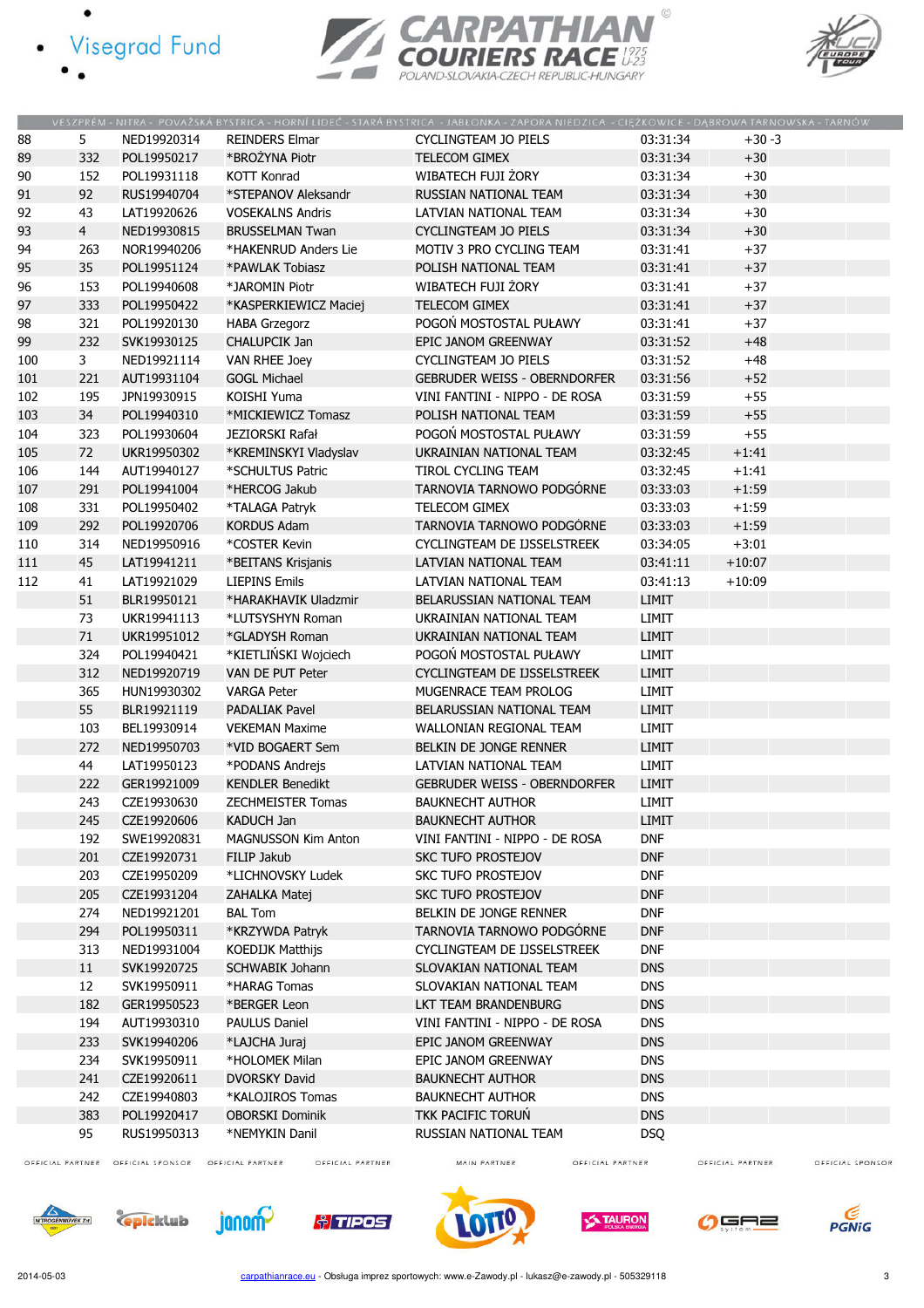





|  |                 |                  | VESZPRÉM - NITRA - POVAŽSKÁ BYSTRICA - HORNÍ LIDEČ - STARÁ BYSTRICA - JABLONKA - ZAPORA NIEDZICA - CIEZKOWICE - DABROWA TARNOWSKA - TARNOW . |            |  |
|--|-----------------|------------------|----------------------------------------------------------------------------------------------------------------------------------------------|------------|--|
|  | 315 NED19930316 | VAN ENGELEN Ande | CYCLINGTEAM DE IJSSELSTREEK                                                                                                                  | <b>DSO</b> |  |

| <b>ZAWODNICY / RIDERS</b>            |     |
|--------------------------------------|-----|
| <b>WYSTARTOWAŁO / STARTING</b>       | 134 |
| <b>UKOŃCZYŁO / FINISHING</b>         | 112 |
| POZA LIMITEM / OUT OF TIME LIMITS    | 13  |
| ZDYSKWALIFIKOWANO / DISQUALIFICATE 2 |     |

### KLASYFIKACJA DRUŻYNOWA ETAPU 5 / TEAM CLASSIFICATION OF STAGE 5

| <b>MIEJSCE</b> | <b>KOD UCI</b><br>(PLACE) (UCI CODE) | <b>DRUŻYNA</b><br>(TEAM)            | <b>KRAJ</b><br>(COUNTRY) | <b>CZAS</b><br>(TIME) | <b>STRATA</b><br>(DIFF.) |
|----------------|--------------------------------------|-------------------------------------|--------------------------|-----------------------|--------------------------|
| 1              | <b>LBL</b>                           | LOTTO BELISOL U23                   | <b>BEL</b>               | 10:33:22              |                          |
| 2              | <b>CCB</b>                           | COLOR CODE - BIOWANZE               | <b>BEL</b>               | 10:33:26              | $+4$                     |
| 3              | <b>DEL</b>                           | DELIO GALLINA COLOSIO               | <b>ITA</b>               | 10:33:26              | $+4$                     |
| $\overline{4}$ | <b>LKT</b>                           | LKT TEAM BRANDENBURG                | <b>GER</b>               | 10:33:26              | $+4$                     |
| 5              | <b>KIV</b>                           | KIFV REGIONAL TEAM                  | <b>UKR</b>               | 10:33:26              | $+4$                     |
| 6              | WAL                                  | <b>WALLONIAN REGIONAL TEAM</b>      | <b>BEL</b>               | 10:33:30              | $+8$                     |
| 7              | <b>CZE</b>                           | CZECH REPUBLIC NATIONAL TEAM        | <b>CZE</b>               | 10:33:30              | $+8$                     |
| 8              | <b>POL</b>                           | POLISH NATIONAL TEAM                | <b>POL</b>               | 10:33:30              | $+8$                     |
| 9              | <b>MPC</b>                           | MOTIV 3 PRO CYCLING TEAM            | <b>NOR</b>               | 10:33:30              | $+8$                     |
| 10             | <b>CLG</b>                           | TC CHROBRY GŁOGÓW                   | <b>POL</b>               | 10:33:30              | $+8$                     |
| 11             | JOR.                                 | BELKIN DE JONGE RENNER              | <b>NED</b>               | 10:33:30              | $+8$                     |
| 12             | <b>PAC</b>                           | TKK PACIFIC TORUN                   | POL                      | 10:33:30              | $+8$                     |
| 13             | <b>KED</b>                           | <b>KFD - STEVENS TEAM BERLIN</b>    | <b>GER</b>               | 10:33:30              | $+8$                     |
| 14             | <b>CJP</b>                           | <b>CYCLINGTEAM JO PIELS</b>         | <b>NED</b>               | 10:33:54              | $+32$                    |
| 15             | <b>SRB</b>                           | SERBIAN NATIONAL TEAM               | <b>SRB</b>               | 10:33:54              | $+32$                    |
| 16             | <b>TIR</b>                           | <b>TIROL CYCLING TEAM</b>           | <b>AUT</b>               | 10:33:54              | $+32$                    |
| 17             | <b>GWO</b>                           | <b>GEBRUDER WEISS - OBERNDORFER</b> | <b>AUT</b>               | 10:33:54              | $+32$                    |
| 18             | <b>PMP</b>                           | POGOŃ MOSTOSTAL PUŁAWY              | <b>POL</b>               | 10:34:01              | $+39$                    |
| 19             | <b>RUS</b>                           | RUSSIAN NATIONAL TEAM               | <b>RUS</b>               | 10:34:18              | $+56$                    |
| 20             | <b>TMG</b>                           | <b>TELECOM GIMEX</b>                | <b>ESP</b>               | 10:34:25              | $+1:03$                  |
| 21             | <b>VFN</b>                           | VINI FANTINI - NIPPO - DE ROSA      | <b>JPN</b>               | 10:34:37              | $+1:15$                  |
| 22             | LAT                                  | LATVIAN NATIONAL TEAM               | LAT                      | 10:43:55              | $+10:33$                 |

# GÓRSKIE PREMIE NA ETAPIE 5 / MOUNTAIN PREMIUM ON STAGE 5

| 5 KM Falsztyn             |                                          |                                                 |                              |            |                                     |
|---------------------------|------------------------------------------|-------------------------------------------------|------------------------------|------------|-------------------------------------|
| <b>MIEJSCE</b><br>(PLACE) | <b>NUMER</b><br>(NUMBER)                 | <b>NAZWISKO I IMIĘ</b><br>(SURNAME, FIRST NAME) | <b>DRUŻYNA</b><br>(TEAM)     | <b>PKT</b> | <b>BON/KAR</b><br>(POINT) (BON/PEN) |
|                           |                                          | Koen Bouwman                                    | <b>CYCLINGTEAM JO PIELS</b>  |            | 0 <sub>s</sub>                      |
| 2                         | 341                                      | Patryk Stosz                                    | <b>TC CHROBRY GŁOGÓW</b>     |            | 0 s.                                |
| 3                         | 23                                       | Petr Hampl                                      | CZECH REPUBLIC NATIONAL TEAM |            | 0 <sub>s</sub>                      |
| <b>MIEJSCE</b>            | 19 KM Przełęcz Knurowska<br><b>NUMER</b> | <b>NAZWISKO I IMIĘ</b>                          | <b>DRUŻYNA</b>               | <b>PKT</b> | <b>BON/KAR</b>                      |
| (PLACE)                   | (NUMBER)                                 | (SURNAME, FIRST NAME)                           | (TEAM)                       |            | (POINT) (BON/PEN)                   |
|                           | 341                                      | Patryk Stosz                                    | TC CHROBRY GŁOGOW            |            | 0 <sub>s</sub>                      |
| 2                         | 2                                        | Koen Bouwman                                    | <b>CYCLINGTEAM JO PIELS</b>  |            | 0 <sub>s</sub>                      |
| 3                         | 42                                       | Kristis Neilands                                | LATVIAN NATIONAL TEAM        |            | 0 <sub>s</sub>                      |
|                           |                                          |                                                 |                              |            |                                     |

OFFICIAL PARTNER OFFICIAL SPONSOR OFFICIAL PARTNER

OFFICIAL PARTNER

MAIN PARTNER

OFFICIAL PARTNER

OFFICIAL PARTNER













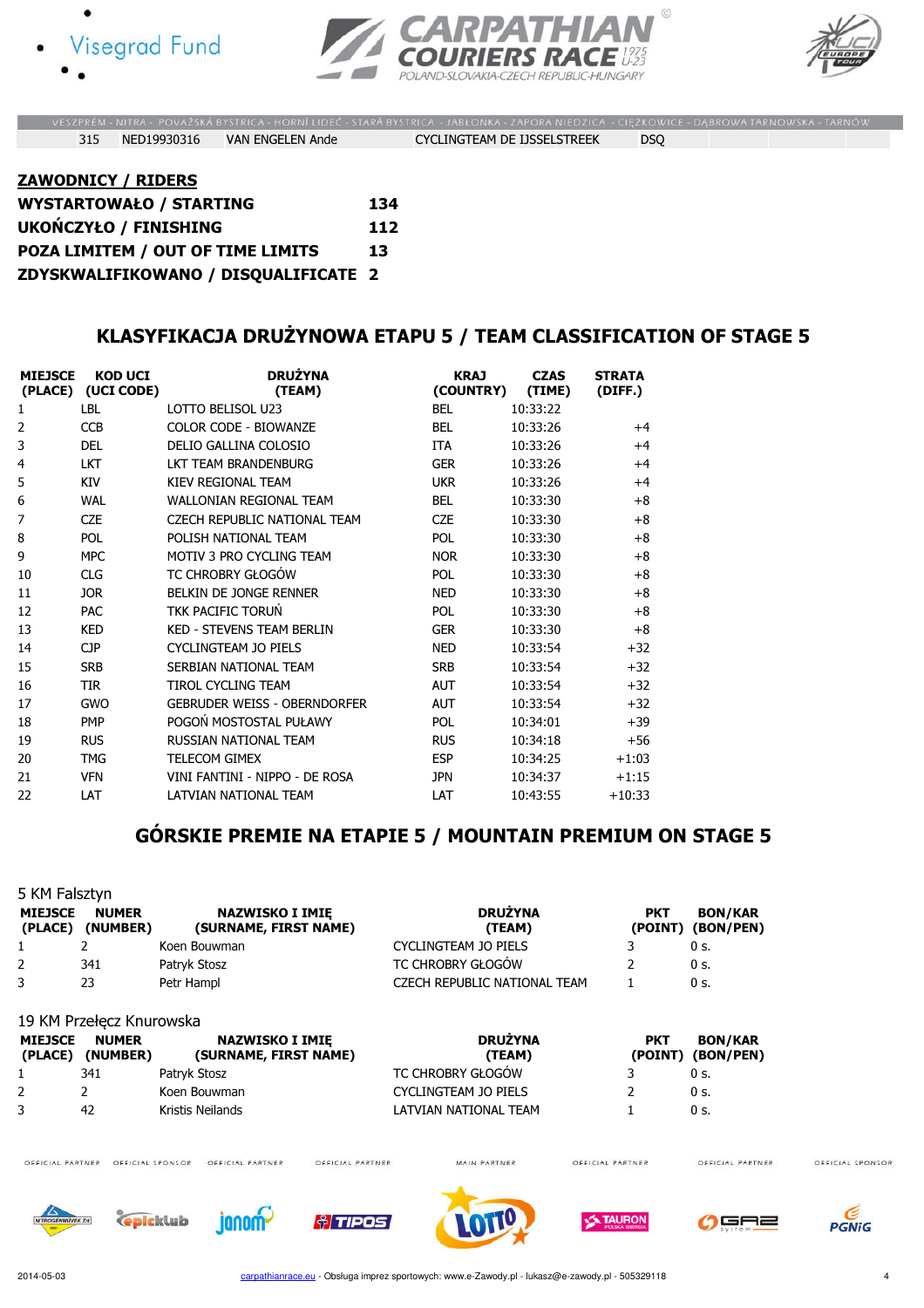





EM - NITRA - POVAŽSKÁ BYSTRICA - HORNÍ LIDEČ - STARÁ BYSTRICA - JABŁONKA - ZAPORA NIEDZICA - CIĘŻKOWICE - DĄBROWA TARNOWSKA

| 57 KM Ostra               |                          |                                                 |                                     |                       |                             |
|---------------------------|--------------------------|-------------------------------------------------|-------------------------------------|-----------------------|-----------------------------|
| <b>MIEJSCE</b><br>(PLACE) | <b>NUMER</b><br>(NUMBER) | <b>NAZWISKO I IMIE</b><br>(SURNAME, FIRST NAME) | <b>DRUŻYNA</b><br>(TEAM)            | <b>PKT</b><br>(POINT) | <b>BON/KAR</b><br>(BON/PEN) |
| 1                         | 341                      | Patryk Stosz                                    | TC CHROBRY GŁOGÓW                   | 3                     | 0 <sub>s</sub>              |
| 2                         | 23                       | Petr Hampl                                      | CZECH REPUBLIC NATIONAL TEAM        |                       | 0 <sub>s</sub>              |
| 3                         | 2                        | Koen Bouwman                                    | <b>CYCLINGTEAM JO PIELS</b>         |                       | 0 <sub>s</sub>              |
|                           | 65 KM Pogorzelisko       |                                                 |                                     |                       |                             |
| <b>MIEJSCE</b><br>(PLACE) | <b>NUMER</b><br>(NUMBER) | <b>NAZWISKO I IMIE</b><br>(SURNAME, FIRST NAME) | <b>DRUŻYNA</b><br>(TEAM)            | <b>PKT</b><br>(POINT) | <b>BON/KAR</b><br>(BON/PEN) |
| 1                         | 341                      | Patryk Stosz                                    | TC CHROBRY GŁOGÓW                   | 3                     | 0 <sub>s</sub>              |
| 2                         | 23                       | Petr Hampl                                      | <b>CZECH REPUBLIC NATIONAL TEAM</b> | 2                     | 0 <sub>s</sub>              |
| 3                         | 142                      | Gregor Muhlberger                               | <b>TIROL CYCLING TEAM</b>           |                       | 0 <sub>s</sub>              |
| 84 KM Rozdziele           |                          |                                                 |                                     |                       |                             |

| <b>MIEJSCE</b><br>(PLACE) | <b>NUMER</b><br>(NUMBER) | <b>NAZWISKO I IMIE</b><br>(SURNAME, FIRST NAME) | <b>DRUŻYNA</b><br>(TEAM)     | <b>PKT</b> | <b>BON/KAR</b><br>(POINT) (BON/PEN) |
|---------------------------|--------------------------|-------------------------------------------------|------------------------------|------------|-------------------------------------|
|                           | 173                      | <b>Florent Delfosse</b>                         | <b>COLOR CODE - BIOWANZE</b> |            | 0 s.                                |
|                           | 341                      | Patryk Stosz                                    | TC CHROBRY GŁOGÓW            |            | 0 s.                                |
|                           | 23                       | Petr Hampl                                      | CZECH REPUBLIC NATIONAL TEAM |            | 0 s.                                |

### LOTNE PREMIE NA ETAPIE 5 / INTERMEDIATE SPRINTS ON STAGE 5

|                           | 101 KM Lipnica Murowana  |                                                 |                                |                       |                             |
|---------------------------|--------------------------|-------------------------------------------------|--------------------------------|-----------------------|-----------------------------|
| <b>MIEJSCE</b><br>(PLACE) | <b>NUMER</b><br>(NUMBER) | <b>NAZWISKO I IMIE</b><br>(SURNAME, FIRST NAME) | <b>DRUŻYNA</b><br>(TEAM)       | <b>PKT</b><br>(POINT) | <b>BON/KAR</b><br>(BON/PEN) |
| 1                         | 5                        | <b>Elmar Reinders</b>                           | CYCLINGTEAM JO PIELS           |                       | -3 s.                       |
| 2                         | 352                      | Amaury Capiot                                   | LOTTO BELISOL U23              |                       | $-2$ s.                     |
| 3                         | 191                      | Eduard Grosu                                    | VINI FANTINI - NIPPO - DE ROSA |                       | $-1$ s.                     |
| 136 KM Gromnik            |                          |                                                 |                                |                       |                             |
| <b>MIEJSCE</b><br>(PLACE) | <b>NUMER</b><br>(NUMBER) | <b>NAZWISKO I IMIE</b><br>(SURNAME, FIRST NAME) | <b>DRUŻYNA</b><br>(TEAM)       | <b>PKT</b><br>(POINT) | <b>BON/KAR</b><br>(BON/PEN) |
|                           | 25                       | <b>Frantisek Sisr</b>                           | CZECH REPUBLIC NATIONAL TEAM   |                       | -3 s.                       |

2 172 Antoine Warnier COLOR CODE - BIOWANZE 2 -2 s. 3 115 Oleksii Kasianov KIEV REGIONAL TEAM 1 -1 s.

# KLASYFIKACJA GENERALNA PO ETAPIE 5 / GENERAL CLASSIFICATION AFTER STAGE 5

DŁUGOŚĆ TRASY / DISTANCE OF STAGE KM: 544.00 ŚREDNIA PRĘDKOŚĆ / AVERAGE SPEED: 43.45 km/h

| <b>MIEJSCE</b><br>(PLACE) | <b>NR</b><br>(NO) | <b>KOD UCI</b><br>(UCI CODE) | <b>NAZWISKO I IMIE</b><br>(SURNAME, FIRST NAME) | <b>DRUŻYNA</b><br>(TEAM)       | <b>CZAS</b><br>(TIME) | <b>STRATA</b><br>(DIFF.) |
|---------------------------|-------------------|------------------------------|-------------------------------------------------|--------------------------------|-----------------------|--------------------------|
|                           | 142               | AUT19940404                  | *MUHLBERGER Gregor                              | TIROL CYCLING TEAM             | 12:31:12              |                          |
| 2                         | 191               | ROU19920904                  | <b>GROSU Eduard</b>                             | VINI FANTINI - NIPPO - DE ROSA | 12:31:26              | $+14$                    |
| 3                         | 244               | POL19940301                  | *KASPERKIEWICZ Przemysław                       | <b>BAUKNECHT AUTHOR</b>        | 12:31:50              | $+38$                    |
| 4                         |                   | NED19931202                  | <b>BOUWMAN Koen</b>                             | CYCLINGTEAM JO PIELS           | 12:31:52              | $+40$                    |
| 5                         |                   | NED19921021                  | <b>HOEKSTRA Jochem</b>                          | <b>CYCLINGTEAM JO PIELS</b>    | 12:32:18              | $+1:06$                  |
| 6                         | 101               | BEL19930919                  | CARNEVALI Jean-Albert                           | <b>WALLONIAN REGIONAL TEAM</b> | 12:32:25              | $+1:13$                  |
|                           | 172               | BEL19930624                  | <b>WARNIER Antoine</b>                          | <b>COLOR CODE - BIOWANZE</b>   | 12:32:25              | $+1:13$                  |
| 8                         | 21                | CZE19930119                  | <b>TUREK Daniel</b>                             | CZECH REPUBLIC NATIONAL TEAM   | 12:32:39              | $+1:27$                  |
| 9                         | 382               | POL19920116                  | <b>WARCHOŁ Bartosz</b>                          | TKK PACIFIC TORUN              | 12:32:43              | $+1:31$                  |

OFFICIAL PARTNER OFFICIAL SPONSOR OFFICIAL PARTNER

OFFICIAL PARTNER

MAIN PARTNER

OFFICIAL PARTNER

OFFICIAL SPONSOR











OFFICIAL PARTNER



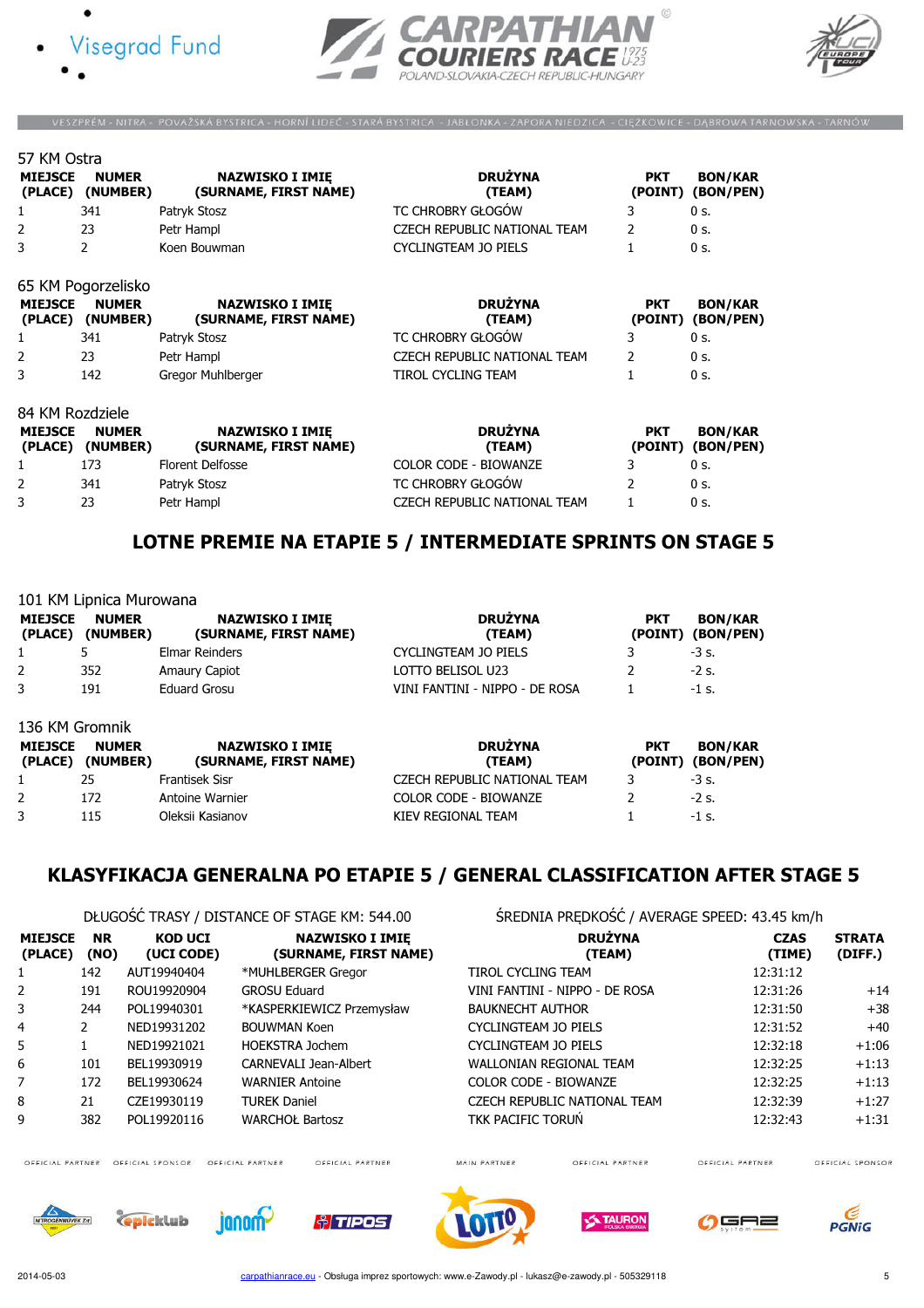- · Visegrad Fund
	-





|    |                  |                  |                                      | VESZPRÉM - NITRA - POVAŽSKÁ BYSTRICA - HORNÍ LIDEČ - STARÁ BYSTRICA - JABŁONKA - ZAPORA NIEDZICA - CIĘŻKOWICE - DABROWA TARNOWSKA - TARNÓW |                  |                  |
|----|------------------|------------------|--------------------------------------|--------------------------------------------------------------------------------------------------------------------------------------------|------------------|------------------|
| 10 | 31               | POL19940105      | *REKITA Szymon                       | POLISH NATIONAL TEAM                                                                                                                       | 12:32:50         | $+1:38$          |
| 11 | 25               | CZE19930317      | <b>SISR Frantisek</b>                | CZECH REPUBLIC NATIONAL TEAM                                                                                                               | 12:32:51         | $+1:39$          |
| 12 | 341              | POL19940715      | *STOSZ Patryk                        | TC CHROBRY GŁOGÓW                                                                                                                          | 12:32:54         | $+1:42$          |
| 13 | 24               | CZE19950531      | *SCHLEGEL Michal                     | CZECH REPUBLIC NATIONAL TEAM                                                                                                               | 12:32:55         | $+1:43$          |
| 14 | 23               | CZE19930209      | <b>HAMPL Petr</b>                    | CZECH REPUBLIC NATIONAL TEAM                                                                                                               | 12:32:56         | $+1:44$          |
| 15 | 354              | NZL19940101      | *MCCORMICK Hayden                    | LOTTO BELISOL U23                                                                                                                          | 12:33:15         | $+2:03$          |
| 16 | 105              | BEL19930128      | <b>TOUQUET Joren</b>                 | WALLONIAN REGIONAL TEAM                                                                                                                    | 12:33:17         | $+2:05$          |
|    | 174              | BEL19950112      | *KAISE Julien                        | COLOR CODE - BIOWANZE                                                                                                                      |                  | $+2:05$          |
| 17 | 374              | GER19920129      | <b>WOTSCHKE Sebastian</b>            | KED - STEVENS TEAM BERLIN                                                                                                                  | 12:33:17         | $+2:06$          |
| 18 |                  |                  |                                      |                                                                                                                                            | 12:33:18         |                  |
| 19 | 22               | CZE19930823      | <b>CHLUPAC Dominik</b>               | CZECH REPUBLIC NATIONAL TEAM                                                                                                               | 12:33:20         | $+2:08$          |
| 20 | 223              | CZE19920401      | <b>KOUDELA Tomas</b>                 | <b>GEBRUDER WEISS - OBERNDORFER</b>                                                                                                        | 12:33:25         | $+2:13$          |
| 21 | 184              | GER19940919      | *SOBALLA Carl                        | LKT TEAM BRANDENBURG                                                                                                                       | 12:33:27         | $+2:15$          |
| 22 | 264              | NOR19940501      | *KLEIVEN Njal Eivind                 | MOTIV 3 PRO CYCLING TEAM                                                                                                                   | 12:33:31         | $+2:19$          |
| 23 | 81               | SRB19940309      | *BORISAVLJEVIC Milos                 | SERBIAN NATIONAL TEAM                                                                                                                      | 12:33:37         | $+2:25$          |
| 24 | 141              | AUT19940116      | *BOSMAN Patrick                      | TIROL CYCLING TEAM                                                                                                                         | 12:33:39         | $+2:27$          |
| 25 | 225              | GER19920128      | <b>MEIER Aleksander</b>              | <b>GEBRUDER WEISS - OBERNDORFER</b>                                                                                                        | 12:33:45         | $+2:33$          |
| 26 | 115              | UKR19920222      | <b>KASIANOV Oleksii</b>              | KIEV REGIONAL TEAM                                                                                                                         | 12:33:49         | $+2:37$          |
| 27 | 381              | POL19951004      | *PALUTA Michał                       | TKK PACIFIC TORUŃ                                                                                                                          | 12:33:50         | $+2:38$          |
| 28 | 224              | AUT19920526      | <b>KUEN Maximilian</b>               | <b>GEBRUDER WEISS - OBERNDORFER</b>                                                                                                        | 12:33:51         | $+2:39$          |
| 29 | 353              | BEL19920203      | <b>CRAEGHS Maarten</b>               | LOTTO BELISOL U23                                                                                                                          | 12:33:59         | $+2:47$          |
| 30 | 102              | BEL19931205      | <b>CONVENS Louis</b>                 | WALLONIAN REGIONAL TEAM                                                                                                                    | 12:34:00         | $+2:48$          |
| 31 | 42               | LAT19940818      | *NEILANDS Kristis                    | LATVIAN NATIONAL TEAM                                                                                                                      | 12:34:06         | $+2:54$          |
| 32 | 352              | BEL19930625      | <b>CAPIOT Amaury</b>                 | LOTTO BELISOL U23                                                                                                                          | 12:34:13         | $+3:01$          |
| 33 | 322              | POL19920312      | FOLTYN Jakub                         | POGOŃ MOSTOSTAL PUŁAWY                                                                                                                     | 12:34:15         | $+3:03$          |
| 34 | 82               | SRB19930423      | DANILOVIC Marko                      | SERBIAN NATIONAL TEAM                                                                                                                      | 12:34:17         | $+3:05$          |
| 35 | 302              | ITA19930401      | <b>GABBURO Davide</b>                | DELIO GALLINA COLOSIO                                                                                                                      | 12:34:19         | $+3:07$          |
| 36 | 221              | AUT19931104      | <b>GOGL Michael</b>                  | <b>GEBRUDER WEISS - OBERNDORFER</b>                                                                                                        | 12:34:22         | $+3:10$          |
| 37 | 335              | COL19930704      | RIOS Cristian                        | TELECOM GIMEX                                                                                                                              | 12:34:25         | $+3:13$          |
| 38 | 173              | BEL19930828      | <b>DELFOSSE Florent</b>              | COLOR CODE - BIOWANZE                                                                                                                      | 12:34:30         | $+3:18$          |
| 39 | 145              | AUT19950121      | *WACHTER Alexander                   | TIROL CYCLING TEAM                                                                                                                         | 12:34:35         | $+3:23$          |
| 40 | 91               | RUS19950105      | *ROZIN Sergei                        | RUSSIAN NATIONAL TEAM                                                                                                                      | 12:34:35         | $+3:23$          |
| 41 | 385              | POL19930108      | <b>FRANCZAK Wojciech</b>             | TKK PACIFIC TORUN                                                                                                                          | 12:34:44         | $+3:32$          |
| 42 | 183              | GER19930625      | <b>KOCH Janas</b>                    | LKT TEAM BRANDENBURG                                                                                                                       | 12:34:45         | $+3:33$          |
| 43 | 143              | AUT19950304      | *SCHIPFLINGER Florian                | TIROL CYCLING TEAM                                                                                                                         | 12:34:52         | $+3:40$          |
| 44 | 371              | GER19930107      | <b>DONATH Felix</b>                  | KED - STEVENS TEAM BERLIN                                                                                                                  | 12:34:52         | $+3:40$          |
| 45 | 175              |                  |                                      | COLOR CODE - BIOWANZE                                                                                                                      |                  | $+3:40$          |
|    |                  | BEL19950717      | *MERTZ Remy                          |                                                                                                                                            | 12:34:52         |                  |
| 46 | 332              | POL19950217      | *BROŻYNA Piotr                       | TELECOM GIMEX<br>POLISH NATIONAL TEAM                                                                                                      | 12:34:53         | $+3:41$          |
| 47 | 33               | POL19930910      | <b>OWSIAN Arkadiusz</b>              |                                                                                                                                            | 12:34:56         | $+3:44$          |
| 48 | 195              | JPN19930915      | KOISHI Yuma                          | VINI FANTINI - NIPPO - DE ROSA                                                                                                             | 12:35:02         | $+3:50$          |
| 49 | 345              | POL19940602      | *SUCHECKI Krzysztof                  | TC CHROBRY GŁOGÓW                                                                                                                          | 12:35:03         | $+3:51$          |
| 50 | 171              | BEL19930901      | <b>KERF Jerome</b>                   | COLOR CODE - BIOWANZE                                                                                                                      | 12:35:13         | $+4:01$          |
| 51 | 181              | GER19950109      | *SCHULZE Julian                      | LKT TEAM BRANDENBURG                                                                                                                       | 12:35:14         | $+4:02$          |
| 52 | 321              | POL19920130      | <b>HABA Grzegorz</b>                 | POGOŃ MOSTOSTAL PUŁAWY                                                                                                                     | 12:35:20         | $+4:08$          |
| 53 | 343              | POL19930220      | <b>KRAKOWIAK Norbert</b>             | TC CHROBRY GŁOGÓW                                                                                                                          | 12:35:25         | $+4:13$          |
| 54 | 15               | SVK19940717      | *GLAJZA Ondrej                       | SLOVAKIAN NATIONAL TEAM                                                                                                                    | 12:35:32         | $+4:20$          |
| 55 | 344              | POL19931217      | <b>KASPEREK Michał</b>               | TC CHROBRY GŁOGÓW                                                                                                                          | 12:35:34         | $+4:22$          |
| 56 | 301              | ITA19920316      | <b>GALLIO Giacomo</b>                | DELIO GALLINA COLOSIO                                                                                                                      | 12:35:35         | $+4:23$          |
| 57 | 52               | BLR19940216      | *SHUMOV nikolai                      | BELARUSSIAN NATIONAL TEAM                                                                                                                  | 12:35:35         | $+4:23$          |
| 58 | 83               | SRB19940506      | *STEFANOVIC Stefan                   | SERBIAN NATIONAL TEAM                                                                                                                      | 12:35:50         | $+4:38$          |
| 59 | 355              | BEL19950121      | *VANDERAERDEN Massimo                | LOTTO BELISOL U23                                                                                                                          | 12:35:51         | $+4:39$          |
| 60 | 265              | NOR19941012      | *LUNDER Nikolai Tefre                | MOTIV 3 PRO CYCLING TEAM                                                                                                                   | 12:36:14         | $+5:02$          |
| 61 | 305              | ITA19920118      | <b>BIANCHINI Paolo</b>               | DELIO GALLINA COLOSIO                                                                                                                      | 12:36:15         | $+5:03$          |
| 62 | 32               | POL19950406      | *SZELAG Gracjan                      | POLISH NATIONAL TEAM                                                                                                                       | 12:36:48         | $+5:36$          |
| 63 | 4                | NED19930815      | <b>BRUSSELMAN Twan</b>               | CYCLINGTEAM JO PIELS                                                                                                                       | 12:36:54         | $+5:42$          |
| 64 | 5                | NED19920314      | <b>REINDERS Elmar</b>                | CYCLINGTEAM JO PIELS                                                                                                                       | 12:37:04         | $+5:52$          |
|    | OFFICIAL PARTNER | OFFICIAL SPONSOR | OFFICIAL PARTNER<br>OFFICIAL PARTNER | OFFICIAL PARTNER<br>MAIN PARTNER                                                                                                           | OFFICIAL PARTNER | OFFICIAL SPONSOR |

OFFICIAL PARTNER













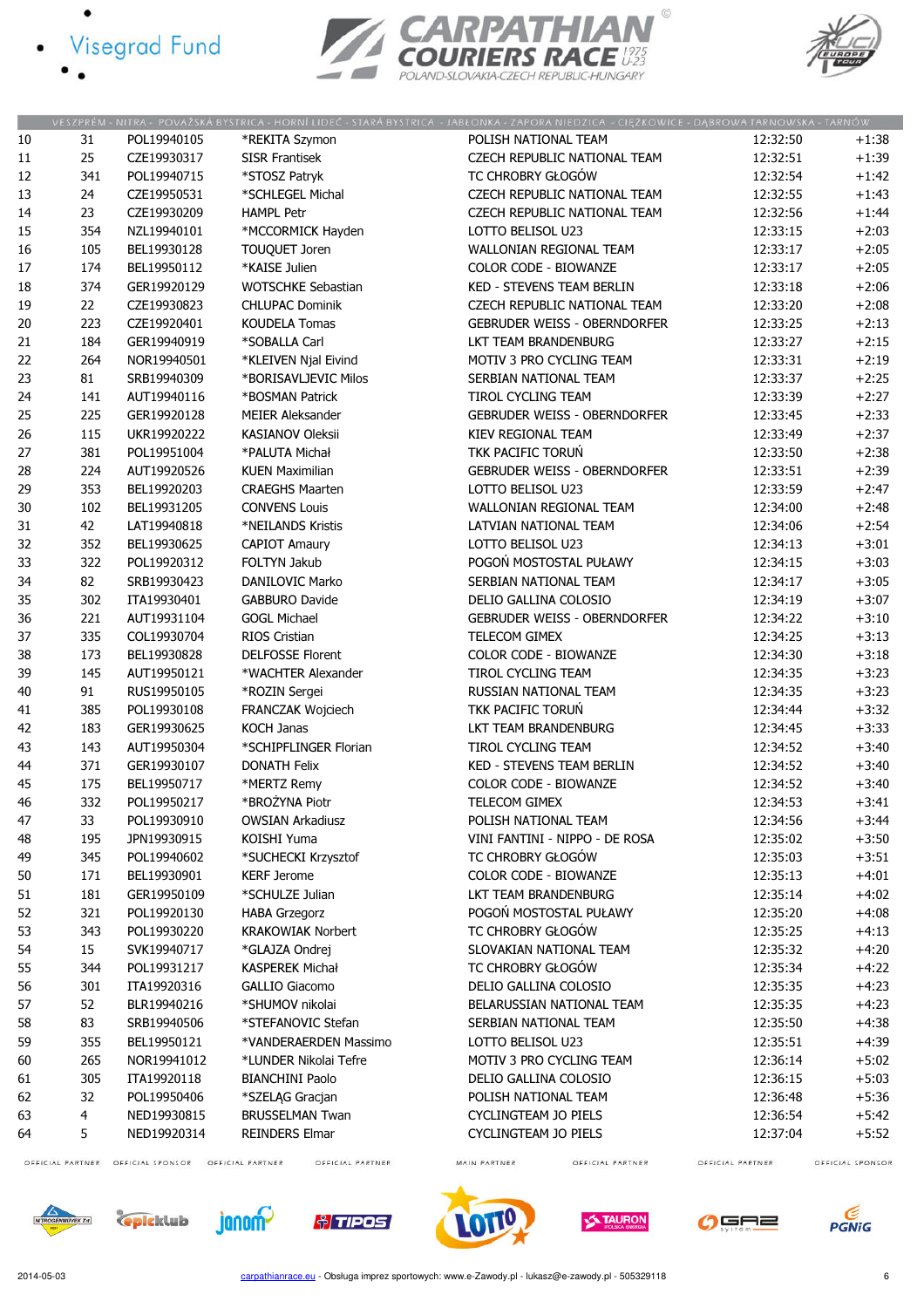- · Visegrad Fund
	-





|        |     |             |                             | VESZPRÉM - NITRA - POVAŽSKÁ BYSTRICA - HORNÍ LIDEČ - STARÁ BYSTRICA - JABŁONKA - ZAPORA NIEDZICA - CIĘŻKOWICE - DĄBROWA TARNOWSKA - TARNÓW |          |          |
|--------|-----|-------------|-----------------------------|--------------------------------------------------------------------------------------------------------------------------------------------|----------|----------|
| 65     | 303 | ITA19920113 | <b>MEGGIORINI Andrea</b>    | DELIO GALLINA COLOSIO                                                                                                                      | 12:37:28 | $+6:16$  |
| 66     | 3   | NED19921114 | VAN RHEE Joey               | CYCLINGTEAM JO PIELS                                                                                                                       | 12:38:04 | $+6:52$  |
| 67     | 144 | AUT19940127 | *SCHULTUS Patric            | TIROL CYCLING TEAM                                                                                                                         | 12:38:06 | $+6:54$  |
| 68     | 185 | GER19940831 | *WILLWOHL Willi             | LKT TEAM BRANDENBURG                                                                                                                       | 12:38:07 | $+6:55$  |
| 69     | 261 | NOR19930327 | <b>KRISTOFFERSEN Anders</b> | MOTIV 3 PRO CYCLING TEAM                                                                                                                   | 12:38:17 | $+7:05$  |
| $70\,$ | 114 | UKR19921121 | MALYNIVSKYI Vasyl           | KIEV REGIONAL TEAM                                                                                                                         | 12:38:18 | $+7:06$  |
| 71     | 252 | SVK19940630 | *DASKO Mario                | <b>DUKLA TRENCIN TREK</b>                                                                                                                  | 12:39:12 | $+8:00$  |
| 72     | 43  | LAT19920626 | <b>VOSEKALNS Andris</b>     | LATVIAN NATIONAL TEAM                                                                                                                      | 12:39:21 | $+8:09$  |
| 73     | 111 | UKR19921118 | POLIKARPOV Mokhailo         | KIEV REGIONAL TEAM                                                                                                                         | 12:39:28 | $+8:16$  |
| 74     | 271 | NED19940507 | *BOS Maikel                 | BELKIN DE JONGE RENNER                                                                                                                     | 12:39:34 | $+8:22$  |
| 75     | 351 | GBR19920103 | <b>MCLAY Daniel</b>         | LOTTO BELISOL U23                                                                                                                          | 12:39:39 | $+8:27$  |
| 76     | 74  | UKR19930909 | SHEVTCHUK Roman             | UKRAINIAN NATIONAL TEAM                                                                                                                    | 12:39:42 | $+8:30$  |
| 77     | 251 | SVK19940112 | *BASKA Erik                 | <b>DUKLA TRENCIN TREK</b>                                                                                                                  | 12:39:44 | $+8:32$  |
| 78     | 113 | UKR19920928 | <b>BUZYLE Roman</b>         | KIEV REGIONAL TEAM                                                                                                                         | 12:39:57 | $+8:45$  |
| 79     | 104 | BEL19920101 | <b>WASTYN Emiel</b>         | WALLONIAN REGIONAL TEAM                                                                                                                    | 12:40:18 | $+9:06$  |
| 80     | 323 | POL19930604 | JEZIORSKI Rafał             | POGOŃ MOSTOSTAL PUŁAWY                                                                                                                     | 12:40:29 | $+9:17$  |
| 81     | 133 | HUN19950425 | *LENGYEL Zoltan             | <b>UTENSILNORD</b>                                                                                                                         | 12:40:31 | $+9:19$  |
| 82     | 262 | NOR19940310 | *FANDREM Sivert             | MOTIV 3 PRO CYCLING TEAM                                                                                                                   | 12:40:46 | $+9:34$  |
| 83     | 34  | POL19940310 | *MICKIEWICZ Tomasz          | POLISH NATIONAL TEAM                                                                                                                       | 12:40:52 | $+9:40$  |
| 84     | 53  | BLR19951009 | *STROKAV Vasili             | BELARUSSIAN NATIONAL TEAM                                                                                                                  | 12:41:02 | $+9:50$  |
| 85     | 304 | ITA19941225 | *MARONESE Marco             | DELIO GALLINA COLOSIO                                                                                                                      | 12:41:05 | $+9:53$  |
| 86     | 134 | HUN19951126 | *ROZSA Balazs               | <b>UTENSILNORD</b>                                                                                                                         | 12:41:07 | $+9:55$  |
| 87     | 275 | NED19940821 | *VERHOEVEN Mike             | BELKIN DE JONGE RENNER                                                                                                                     | 12:41:07 | $+9:55$  |
| 88     | 373 | GER19941228 | *KRETSCHY Florian           | KED - STEVENS TEAM BERLIN                                                                                                                  | 12:41:14 | $+10:02$ |
| 89     | 72  | UKR19950302 | *KREMINSKYI Vladyslav       | UKRAINIAN NATIONAL TEAM                                                                                                                    | 12:41:22 | $+10:10$ |
| 90     | 342 | POL19930212 | ZAJĄC Bartosz               | TC CHROBRY GŁOGÓW                                                                                                                          | 12:41:26 | $+10:14$ |
| 91     | 152 | POL19931118 | KOTT Konrad                 | WIBATECH FUJI ŻORY                                                                                                                         | 12:41:29 | $+10:17$ |
| 92     | 232 | SVK19930125 | CHALUPCIK Jan               | EPIC JANOM GREENWAY                                                                                                                        | 12:41:30 | $+10:18$ |
| 93     | 231 | SVK19941210 | *KOVACIK Juraj              | EPIC JANOM GREENWAY                                                                                                                        | 12:41:34 | $+10:22$ |
| 94     | 331 | POL19950402 | *TALAGA Patryk              | TELECOM GIMEX                                                                                                                              | 12:41:40 | $+10:28$ |
| 95     | 273 | NED19920317 | SANDERS Dajo                | BELKIN DE JONGE RENNER                                                                                                                     | 12:41:41 | $+10:29$ |
| 96     | 325 | POL19920930 | <b>CZERKIES Michał</b>      | POGOŃ MOSTOSTAL PUŁAWY                                                                                                                     | 12:41:49 | $+10:37$ |
| 97     | 384 | POL19940719 | *KUCHAREK Adrian            | TKK PACIFIC TORUN                                                                                                                          | 12:42:06 | $+10:54$ |
| 98     | 153 | POL19940608 | *JAROMIN Piotr              | WIBATECH FUJI ŻORY                                                                                                                         | 12:42:30 | $+11:18$ |
| 99     | 292 | POL19920706 | <b>KORDUS Adam</b>          | TARNOVIA TARNOWO PODGÓRNE                                                                                                                  | 12:42:58 | $+11:46$ |
| 100    | 372 | GER19931228 | <b>BEYER Maximilian</b>     | KED - STEVENS TEAM BERLIN                                                                                                                  | 12:45:57 | $+14:45$ |
| 101    | 333 | POL19950422 | *KASPERKIEWICZ Maciej       | TELECOM GIMEX                                                                                                                              | 12:46:09 | $+14:57$ |
| 102    | 263 | NOR19940206 | *HAKENRUD Anders Lie        | MOTIV 3 PRO CYCLING TEAM                                                                                                                   | 12:46:11 | $+14:59$ |
| 103    | 161 | ALG19920219 | HAMZA Abderahmane Mahdi     | <b>VELO CLUB SOVAC</b>                                                                                                                     | 12:47:59 | $+16:47$ |
| 104    | 164 | ALG19931016 | <b>MERDJ Hamza</b>          | VELO CLUB SOVAC                                                                                                                            | 12:50:56 | $+19:44$ |
| 105    | 41  | LAT19921029 | <b>LIEPINS Emils</b>        | LATVIAN NATIONAL TEAM                                                                                                                      | 12:51:46 | $+20:34$ |
| 106    | 93  | RUS19930713 | SHAYMURATOV Artur           | RUSSIAN NATIONAL TEAM                                                                                                                      | 12:52:43 | $+21:31$ |
| 107    | 45  | LAT19941211 | *BEITANS Krisjanis          | LATVIAN NATIONAL TEAM                                                                                                                      | 12:52:46 | $+21:34$ |
| 108    | 35  | POL19951124 | *PAWLAK Tobiasz             | POLISH NATIONAL TEAM                                                                                                                       | 12:52:56 | $+21:44$ |
| 109    | 92  | RUS19940704 | *STEPANOV Aleksandr         | RUSSIAN NATIONAL TEAM                                                                                                                      | 12:53:40 | $+22:28$ |
| 110    | 193 | JPN19920108 | <b>KUROEDA Shiki</b>        | VINI FANTINI - NIPPO - DE ROSA                                                                                                             | 12:54:30 | $+23:18$ |
| 111    | 314 | NED19950916 | *COSTER Kevin               | CYCLINGTEAM DE IJSSELSTREEK                                                                                                                | 12:56:35 | $+25:23$ |
| 112    | 291 | POL19941004 | *HERCOG Jakub               | TARNOVIA TARNOWO PODGÓRNE                                                                                                                  | 13:03:58 | $+32:46$ |

OFFICIAL PARTNER OFFICIAL SPONSOR OFFICIAL PARTNER

OFFICIAL PARTNER

MAIN PARTNER

OFFICIAL PARTNER

OFFICIAL PARTNER















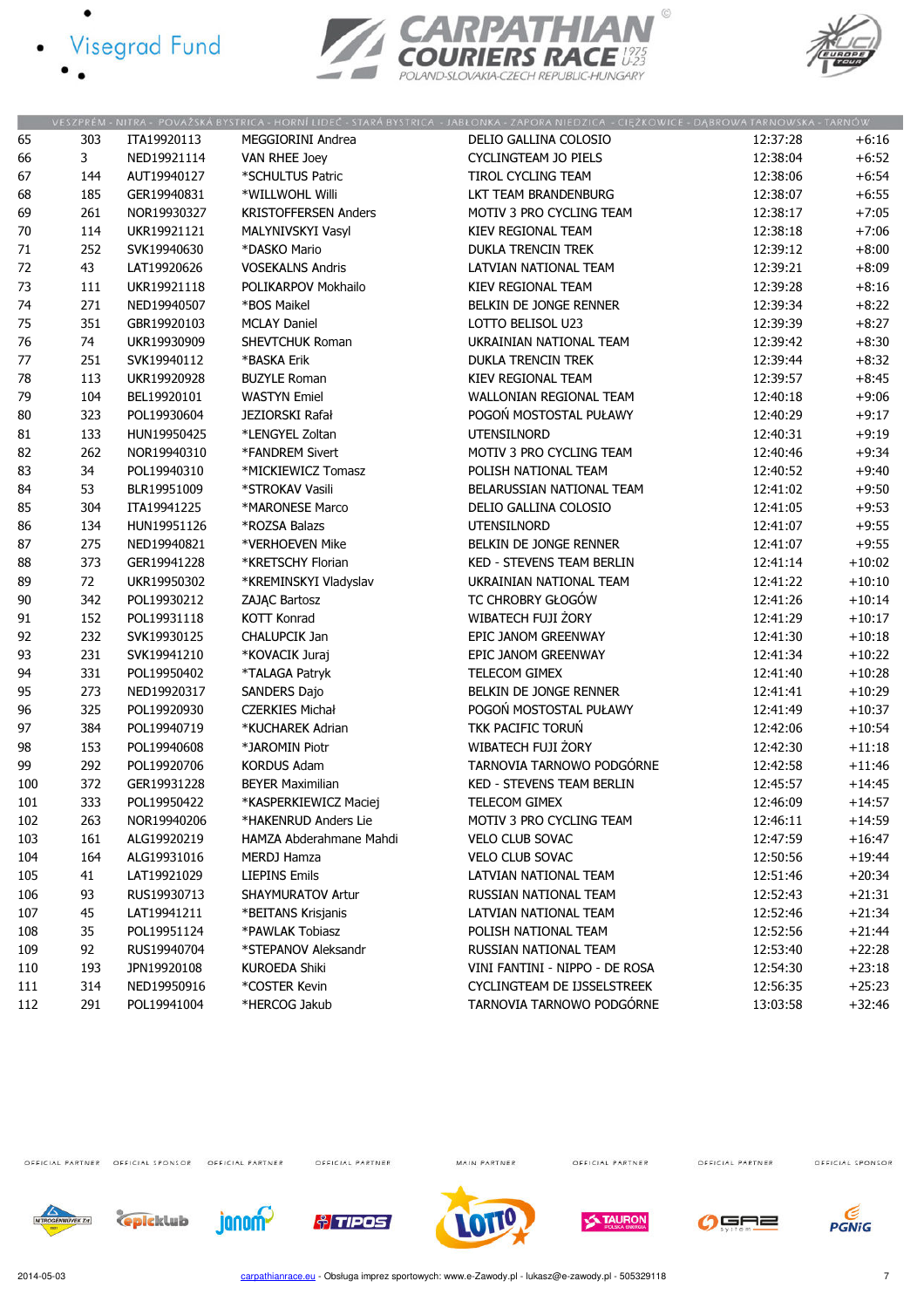





#### VESZPRÉM - NITRA - POVAŽSKÁ BYSTRICA - HORNÍ LIDEČ - STARÁ BYSTRICA - JABŁONKA - ZAPORA NIEDZICA - CIĘŻKOWICE - DĄBROWA TARNOWSKA - TARNÓW KLASYFIKACJA PONIŻEJ 21 PO ETAPIE 5 / RIDERS UNDER 21 AFTER STAGE 5

DŁUGOŚĆ TRASY / DISTANCE OF STAGE KM: 544.00 ŚREDNIA PRĘDKOŚĆ / AVERAGE SPEED: 43.45 km/h

| <b>MIEJSCE</b><br>(PLACE) (NO) | <b>NR</b> | <b>KOD UCI</b><br>(UCI CODE) | <b>NAZWISKO I IMIĘ</b><br>(SURNAME, FIRST NAME) | <b>DRUŻYNA</b><br>(TEAM)     | <b>CZAS</b><br>(TIME) | <b>STRATA</b><br>(DIFF.) |
|--------------------------------|-----------|------------------------------|-------------------------------------------------|------------------------------|-----------------------|--------------------------|
| 1                              | 142       | AUT19940404                  | <b>MUHLBERGER Gregor</b>                        | TIROL CYCLING TEAM           | 12:31:12              |                          |
| 2                              | 244       | POL19940301                  | KASPERKIEWICZ Przemysław                        | <b>BAUKNECHT AUTHOR</b>      | 12:31:50              | $+38$                    |
| 3                              | 31        | POL19940105                  | <b>REKITA Szymon</b>                            | POLISH NATIONAL TEAM         | 12:32:50              | $+1:38$                  |
| 4                              | 341       | POL19940715                  | STOSZ Patryk                                    | TC CHROBRY GŁOGÓW            | 12:32:54              | $+1:42$                  |
| 5                              | 24        | CZE19950531                  | <b>SCHLEGEL Michal</b>                          | CZECH REPUBLIC NATIONAL TEAM | 12:32:55              | $+1:43$                  |
| 6                              | 354       | NZL19940101                  | MCCORMICK Hayden                                | LOTTO BELISOL U23            | 12:33:15              | $+2:03$                  |
| 7                              | 174       | BEL19950112                  | <b>KAISE Julien</b>                             | COLOR CODE - BIOWANZE        | 12:33:17              | $+2:05$                  |
| 8                              | 184       | GER19940919                  | SOBALLA Carl                                    | LKT TEAM BRANDENBURG         | 12:33:27              | $+2:15$                  |
| 9                              | 264       | NOR19940501                  | <b>KLEIVEN Njal Eivind</b>                      | MOTIV 3 PRO CYCLING TEAM     | 12:33:31              | $+2:19$                  |
| 10                             | 81        | SRB19940309                  | <b>BORISAVLJEVIC Milos</b>                      | SERBIAN NATIONAL TEAM        | 12:33:37              | $+2:25$                  |
| 11                             | 141       | AUT19940116                  | <b>BOSMAN Patrick</b>                           | TIROL CYCLING TEAM           | 12:33:39              | $+2:27$                  |
| 12                             | 381       | POL19951004                  | PALUTA Michał                                   | TKK PACIFIC TORUŃ            | 12:33:50              | $+2:38$                  |
| 13                             | 42        | LAT19940818                  | <b>NEILANDS Kristis</b>                         | LATVIAN NATIONAL TEAM        | 12:34:06              | $+2:54$                  |
| 14                             | 145       | AUT19950121                  | <b>WACHTER Alexander</b>                        | TIROL CYCLING TEAM           | 12:34:35              | $+3:23$                  |
| 15                             | 91        | RUS19950105                  | ROZIN Sergei                                    | RUSSIAN NATIONAL TEAM        | 12:34:35              | $+3:23$                  |
| 16                             | 143       | AUT19950304                  | SCHIPFLINGER Florian                            | <b>TIROL CYCLING TEAM</b>    | 12:34:52              | $+3:40$                  |
| $17\,$                         | 175       | BEL19950717                  | <b>MERTZ Remy</b>                               | <b>COLOR CODE - BIOWANZE</b> | 12:34:52              | $+3:40$                  |
| 18                             | 332       | POL19950217                  | <b>BROŻYNA Piotr</b>                            | <b>TELECOM GIMEX</b>         | 12:34:53              | $+3:41$                  |
| 19                             | 345       | POL19940602                  | SUCHECKI Krzysztof                              | TC CHROBRY GŁOGÓW            | 12:35:03              | $+3:51$                  |
| 20                             | 181       | GER19950109                  | <b>SCHULZE Julian</b>                           | LKT TEAM BRANDENBURG         | 12:35:14              | $+4:02$                  |
| 21                             | 15        | SVK19940717                  | GLAJZA Ondrej                                   | SLOVAKIAN NATIONAL TEAM      | 12:35:32              | $+4:20$                  |
| 22                             | 52        | BLR19940216                  | SHUMOV nikolai                                  | BELARUSSIAN NATIONAL TEAM    | 12:35:35              | $+4:23$                  |
| 23                             | 83        | SRB19940506                  | STEFANOVIC Stefan                               | SERBIAN NATIONAL TEAM        | 12:35:50              | $+4:38$                  |
| 24                             | 355       | BEL19950121                  | <b>VANDERAERDEN Massimo</b>                     | LOTTO BELISOL U23            | 12:35:51              | $+4:39$                  |
| 25                             | 265       | NOR19941012                  | LUNDER Nikolai Tefre                            | MOTIV 3 PRO CYCLING TEAM     | 12:36:14              | $+5:02$                  |
| 26                             | 32        | POL19950406                  | SZELĄG Gracjan                                  | POLISH NATIONAL TEAM         | 12:36:48              | $+5:36$                  |
| 27                             | 144       | AUT19940127                  | <b>SCHULTUS Patric</b>                          | TIROL CYCLING TEAM           | 12:38:06              | $+6:54$                  |
| 28                             | 185       | GER19940831                  | <b>WILLWOHL Willi</b>                           | LKT TEAM BRANDENBURG         | 12:38:07              | $+6:55$                  |
| 29                             | 252       | SVK19940630                  | DASKO Mario                                     | DUKLA TRENCIN TREK           | 12:39:12              | $+8:00$                  |
| 30                             | 271       | NED19940507                  | <b>BOS Maikel</b>                               | BELKIN DE JONGE RENNER       | 12:39:34              | $+8:22$                  |
| 31                             | 251       | SVK19940112                  | <b>BASKA Erik</b>                               | <b>DUKLA TRENCIN TREK</b>    | 12:39:44              | $+8:32$                  |
| 32                             | 133       | HUN19950425                  | LENGYEL Zoltan                                  | UTENSILNORD                  | 12:40:31              | $+9:19$                  |
| 33                             | 262       | NOR19940310                  | <b>FANDREM Sivert</b>                           | MOTIV 3 PRO CYCLING TEAM     | 12:40:46              | $+9:34$                  |
| 34                             | 34        | POL19940310                  | MICKIEWICZ Tomasz                               | POLISH NATIONAL TEAM         | 12:40:52              | $+9:40$                  |
| 35                             | 53        | BLR19951009                  | <b>STROKAV Vasili</b>                           | BELARUSSIAN NATIONAL TEAM    | 12:41:02              | $+9:50$                  |
| 36                             | 304       | ITA19941225                  | <b>MARONESE Marco</b>                           | DELIO GALLINA COLOSIO        | 12:41:05              | $+9:53$                  |
| 37                             | 134       | HUN19951126                  | ROZSA Balazs                                    | UTENSILNORD                  | 12:41:07              | +9:55                    |
| 38                             | 275       | NED19940821                  | <b>VERHOEVEN Mike</b>                           | BELKIN DE JONGE RENNER       | 12:41:07              | $+9:55$                  |
| 39                             | 373       | GER19941228                  | <b>KRETSCHY Florian</b>                         | KED - STEVENS TEAM BERLIN    | 12:41:14              | $+10:02$                 |
| 40                             | 72        | UKR19950302                  | KREMINSKYI Vladyslav                            | UKRAINIAN NATIONAL TEAM      | 12:41:22              | $+10:10$                 |
| 41                             | 231       | SVK19941210                  | KOVACIK Juraj                                   | EPIC JANOM GREENWAY          | 12:41:34              | $+10:22$                 |
| 42                             | 331       | POL19950402                  | <b>TALAGA Patryk</b>                            | TELECOM GIMEX                | 12:41:40              | $+10:28$                 |
| 43                             | 384       | POL19940719                  | <b>KUCHAREK Adrian</b>                          | TKK PACIFIC TORUŃ            | 12:42:06              | $+10:54$                 |
| 44                             | 153       | POL19940608                  | <b>JAROMIN Piotr</b>                            | WIBATECH FUJI ŻORY           | 12:42:30              | $+11:18$                 |
| 45                             | 333       | POL19950422                  | KASPERKIEWICZ Maciej                            | TELECOM GIMEX                | 12:46:09              | $+14:57$                 |
| 46                             | 263       | NOR19940206                  | <b>HAKENRUD Anders Lie</b>                      | MOTIV 3 PRO CYCLING TEAM     | 12:46:11              | $+14:59$                 |
| 47                             | 45        | LAT19941211                  | <b>BEITANS Krisjanis</b>                        | LATVIAN NATIONAL TEAM        | 12:52:46              | $+21:34$                 |
| 48                             | 35        | POL19951124                  | PAWLAK Tobiasz                                  | POLISH NATIONAL TEAM         | 12:52:56              | $+21:44$                 |
| 49                             | 92        | RUS19940704                  | STEPANOV Aleksandr                              | RUSSIAN NATIONAL TEAM        | 12:53:40              | $+22:28$                 |



OFFICIAL PARTNER

MAIN PARTNER

OFFICIAL PARTNER

OFFICIAL PARTNER













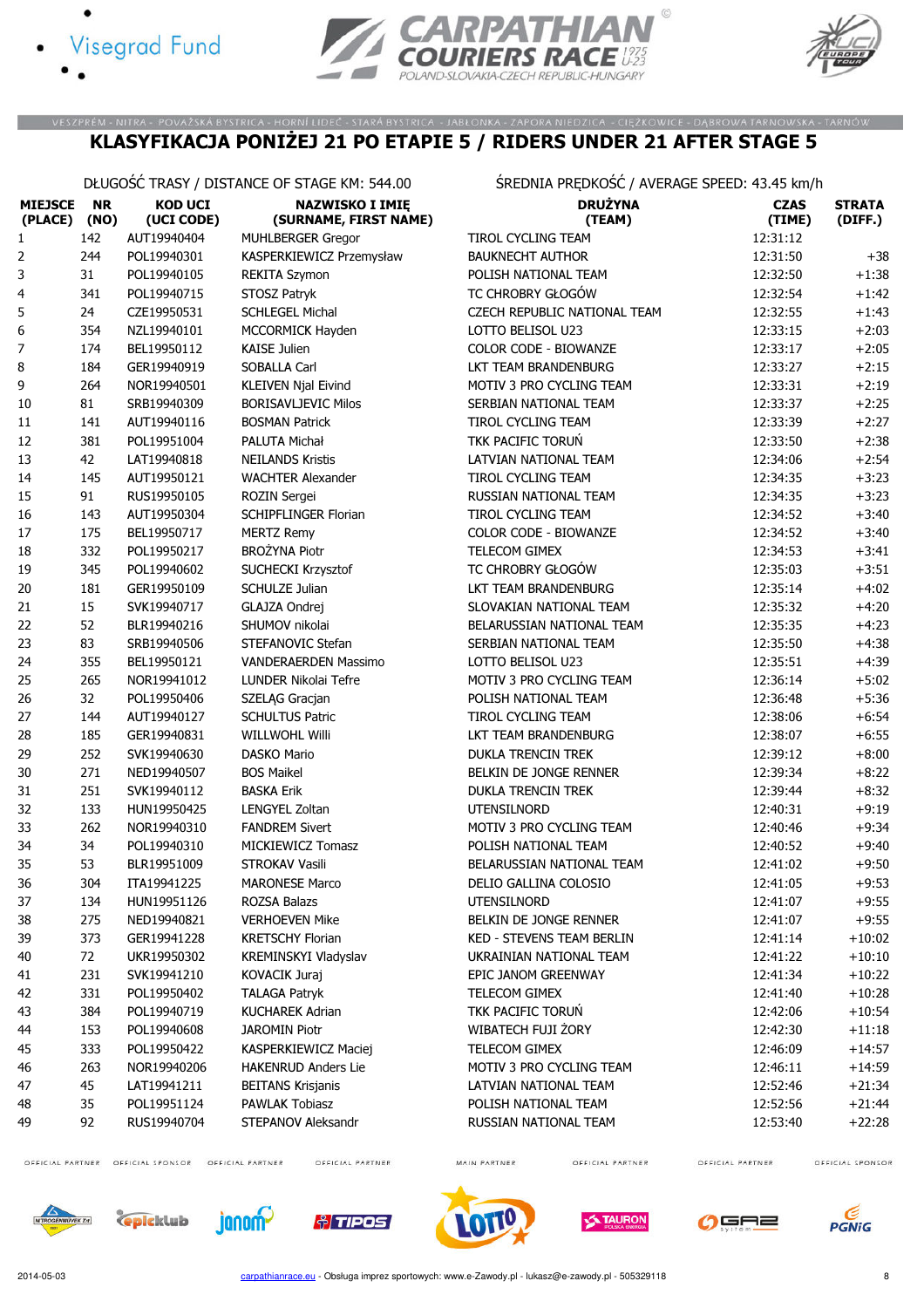





|  |             |                     | VESZPRÉM - NITRA - POVAŽSKÁ BYSTRICA - HORNÍ LIDEČ - STARÁ BYSTRICA - JABLONKA - ZAPORA NIEDZICA - CIEZKOWICE - DABROWA TARNOWSKA - TARNÓW . |          |          |
|--|-------------|---------------------|----------------------------------------------------------------------------------------------------------------------------------------------|----------|----------|
|  | NFD19950916 | COSTER Kevin        | CYCLINGTEAM DE IJSSELSTREEK                                                                                                                  | 12:56:35 | $+25:23$ |
|  | POL19941004 | <b>HERCOG Jakub</b> | TARNOVIA TARNOWO PODGORNE                                                                                                                    | 13:03:58 | $+32:46$ |

#### KLASYFIKACJA DRUŻYNOWA PO ETAPIE 5 / TEAM CLASSIFICATION AFTER STAGE 5

| <b>MIEJSCE</b> | <b>KOD UCI</b> | <b>DRUŻYNA</b>                          | <b>KRAJ</b> | <b>CZAS</b> | <b>STRATA</b> |
|----------------|----------------|-----------------------------------------|-------------|-------------|---------------|
| (PLACE)        | (UCI CODE)     | (TEAM)                                  | (COUNTRY)   | (TIME)      | (DIFF.)       |
| 1              | <b>CJP</b>     | CJP CYCLINGTEAM JO PIELS                | <b>NED</b>  | 37:36:48    |               |
| 2              | <b>TIR</b>     | TIR TIROL CYCLING TEAM                  | <b>AUT</b>  | 37:37:13    | $+25$         |
| 3              | <b>CZE</b>     | CZE CZECH REPUBLIC NATIONAL TEAM        | <b>CZE</b>  | 37:38:30    | $+1:42$       |
| 4              | WAL            | WAL WALLONIAN REGIONAL TEAM             | <b>BEL</b>  | 37:39:42    | $+2:54$       |
| 5              | <b>PAC</b>     | PAC TKK PACIFIC TORUN                   | <b>POL</b>  | 37:39:45    | $+2:57$       |
| 6              | <b>CCB</b>     | CCB COLOR CODE - BIOWANZE               | <b>BEL</b>  | 37:40:10    | $+3:22$       |
| 7              | <b>LKT</b>     | LKT LKT TEAM BRANDENBURG                | <b>GER</b>  | 37:40:42    | $+3:54$       |
| 8              | <b>GWO</b>     | <b>GWO GEBRUDER WEISS - OBERNDORFER</b> | <b>AUT</b>  | 37:40:46    | $+3:58$       |
| 9              | <b>VFN</b>     | VEN VINI FANTINI - NIPPO - DE ROSA      | <b>JPN</b>  | 37:41:24    | $+4:36$       |
| 10             | LBL            | LBL LOTTO BELISOL U23                   | <b>BEL</b>  | 37:41:40    | $+4:52$       |
| 11             | <b>DEL</b>     | DEL DELIO GALLINA COLOSIO               | <b>ITA</b>  | 37:42:32    | $+5:44$       |
| 12             | <b>KED</b>     | KED KED - STEVENS TEAM BERLIN           | <b>GER</b>  | 37:42:51    | $+6:03$       |
| 13             | <b>CLG</b>     | CLG TC CHROBRY GŁOGÓW                   | <b>POL</b>  | 37:43:01    | $+6:13$       |
| 14             | <b>POL</b>     | POL POLISH NATIONAL TFAM                | <b>POL</b>  | 37:43:41    | $+6:53$       |
| 15             | <b>SRB</b>     | SRB SERBIAN NATIONAL TEAM               | <b>SRB</b>  | 37:43:44    | $+6:56$       |
| 16             | <b>PMP</b>     | PMP POGOŃ MOSTOSTAL PUŁAWY              | <b>POL</b>  | 37:44:43    | $+7:55$       |
| 17             | <b>MPC</b>     | MPC MOTIV 3 PRO CYCLING TFAM            | <b>NOR</b>  | 37:46:36    | $+9:48$       |
| 18             | <b>TMG</b>     | TMG TELECOM GIMEX                       | <b>ESP</b>  | 37:49:40    | $+12:52$      |
| 19             | <b>KIV</b>     | KIV KIEV REGIONAL TEAM                  | <b>UKR</b>  | 37:51:36    | $+14:48$      |
| 20             | <b>JOR</b>     | JOR BELKIN DE JONGE RENNER              | <b>NED</b>  | 38:01:55    | $+25:07$      |
| 21             | <b>RUS</b>     | RUS RUSSIAN NATIONAL TEAM               | <b>RUS</b>  | 38:04:24    | $+27:36$      |
| 22             | LAT            | LAT LATVIAN NATIONAL TEAM               | LAT         | 38:05:11    | $+28:23$      |

# KLASYFIKACJA GÓRSKA PO ETAPIE 5 / MOUNTAINS CLASSIFICATION AFTER STAGE 5

| <b>MIEJSCE</b><br>(PLACE) | <b>NR</b><br>(NO) | <b>KOD UCI</b><br>(UCI CODE) | <b>NAZWISKO I IMIE</b><br>(SURNAME, FIRST NAME) | <b>DRUŻYNA</b><br>(TEAM)     | <b>PUNKTY</b><br>(POINTS) |
|---------------------------|-------------------|------------------------------|-------------------------------------------------|------------------------------|---------------------------|
| 1                         | 341               | POL19940715                  | *STOSZ Patryk                                   | <b>TC CHROBRY GŁOGÓW</b>     | 16                        |
| 2                         | 2                 | NED19931202                  | <b>BOUWMAN Koen</b>                             | CYCLINGTEAM JO PIELS         | 13                        |
| 3                         | 23                | CZE19930209                  | <b>HAMPL Petr</b>                               | CZECH REPUBLIC NATIONAL TEAM | 10                        |
| 4                         | 105               | BEL19930128                  | <b>TOUQUET Joren</b>                            | WALLONIAN REGIONAL TEAM      | 3                         |
| 5                         | 173               | BEL19930828                  | <b>DELFOSSE Florent</b>                         | COLOR CODE - BIOWANZE        |                           |
| 6                         | 31                | POL19940105                  | *REKITA Szymon                                  | POLISH NATIONAL TEAM         |                           |
| 7                         | 181               | GER19950109                  | *SCHULZE Julian                                 | LKT TEAM BRANDENBURG         |                           |
| 8                         | 142               | AUT19940404                  | *MUHLBERGER Gregor                              | TIROL CYCLING TEAM           |                           |
| 9                         | 21                | CZE19930119                  | <b>TUREK Daniel</b>                             | CZECH REPUBLIC NATIONAL TEAM |                           |
| 10                        | 42                | LAT19940818                  | *NEILANDS Kristis                               | LATVIAN NATIONAL TEAM        |                           |
| 11                        | 344               | POL19931217                  | <b>KASPEREK Michał</b>                          | <b>TC CHROBRY GŁOGÓW</b>     |                           |

#### KLASYFIKACJA NAJAKTYWNIEJSZEGO PO ETAPIE 5 / COMBATIVITY CLASSIFICATION AFTER STAGE 5

| <b>MIEJSCE</b><br>(PLACE) | <b>NR</b><br>(NO) | <b>KOD UCI</b><br>(UCI CODE) |                       | <b>NAZWISKO I IMIE</b><br>(SURNAME, FIRST NAME) |                         | <b>DRUŻYNA</b><br>(TEAM)     | <b>PUNKTY</b><br>(POINTS) |                |
|---------------------------|-------------------|------------------------------|-----------------------|-------------------------------------------------|-------------------------|------------------------------|---------------------------|----------------|
|                           | 352               | BEL19930625                  | <b>CAPIOT Amaury</b>  |                                                 | LOTTO BELISOL U23       |                              | 11                        |                |
| 2                         | 244               | POL19940301                  |                       | *KASPERKIEWICZ Przemysław                       | <b>BAUKNECHT AUTHOR</b> |                              | 6                         |                |
| 3                         | 25                | CZE19930317                  | <b>SISR Frantisek</b> |                                                 |                         | CZECH REPUBLIC NATIONAL TEAM |                           |                |
| OFFICIAL PARTNER          |                   | OFFICIAL SPONSOR             | OFFICIAL PARTNER      | OFFICIAL PARTNER                                | MAIN PARTNER            | OFFICIAL PARTNER             | OFFICIAL PARTNER          | OFFICIAL SPONS |
| <b>NITROGÉNMŰVEK Zrt</b>  |                   | Gpicklub                     |                       | <b>ATIPOS</b>                                   |                         | <b>TAURON</b>                |                           | <b>PGNiG</b>   |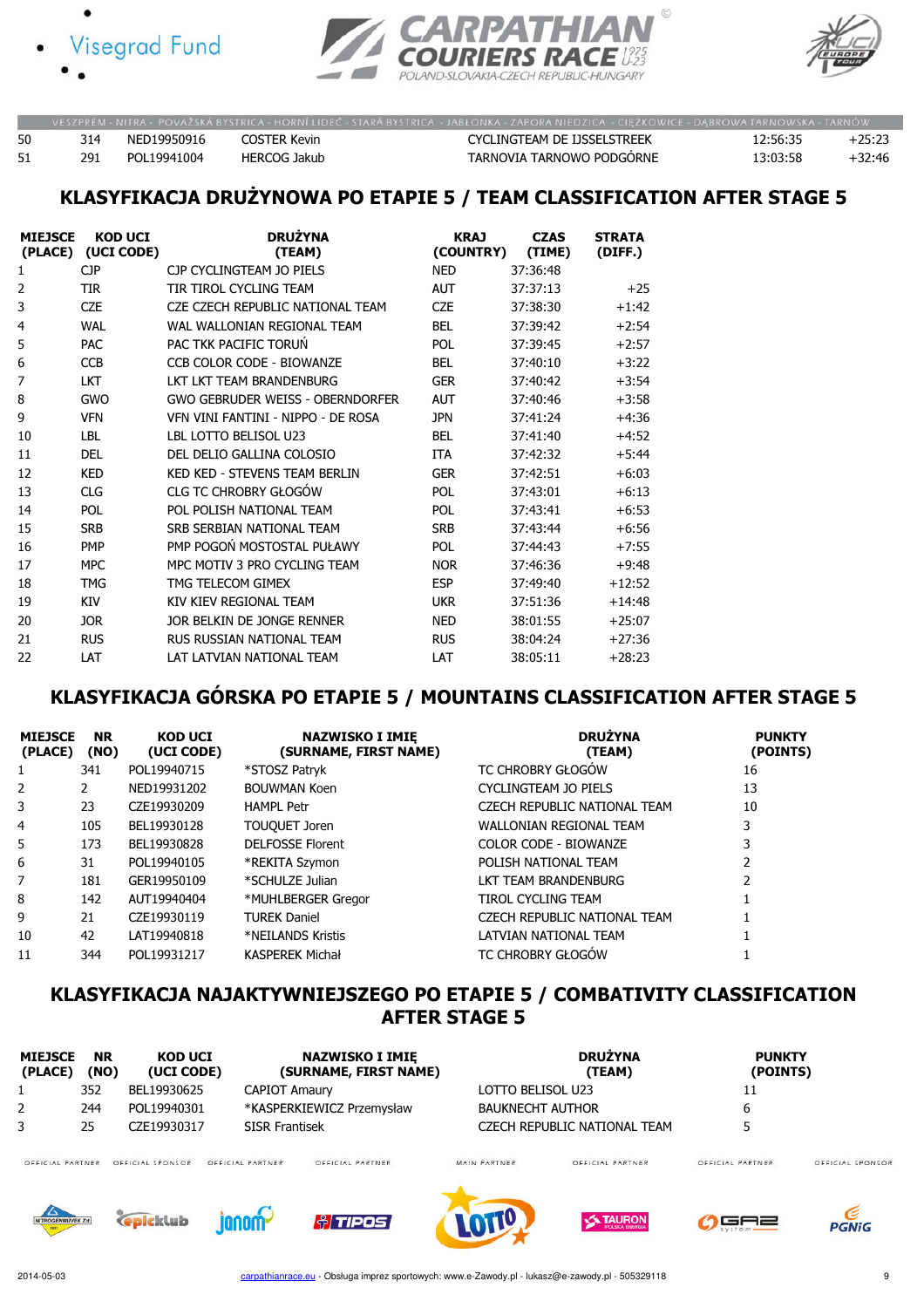







|    |     |             | VESZPRÉM - NITRA - POVAŽSKÁ BYSTRICA - HORNÍ LIDEČ - STARÁ BYSTRICA - JABŁONKA - ZAPORA NIEDZICA - CIĘŻKOWICE - DABROWA TARNOWSKA - TARNÓW |                                |   |
|----|-----|-------------|--------------------------------------------------------------------------------------------------------------------------------------------|--------------------------------|---|
| 4  | 335 | COL19930704 | RIOS Cristian                                                                                                                              | <b>TELECOM GIMEX</b>           | 4 |
| 5  | 251 | SVK19940112 | *BASKA Erik                                                                                                                                | <b>DUKLA TRENCIN TREK</b>      |   |
| 6  | 142 | AUT19940404 | *MUHLBERGER Gregor                                                                                                                         | TIROL CYCLING TEAM             |   |
| 7  | 5.  | NED19920314 | <b>REINDERS Elmar</b>                                                                                                                      | CYCLINGTEAM JO PIELS           |   |
| 8  | 341 | POL19940715 | *STOSZ Patryk                                                                                                                              | TC CHROBRY GŁOGÓW              |   |
| 9  | 113 | UKR19920928 | <b>BUZYLE Roman</b>                                                                                                                        | KIEV REGIONAL TEAM             |   |
| 10 | 172 | BEL19930624 | <b>WARNIER Antoine</b>                                                                                                                     | COLOR CODE - BIOWANZE          |   |
| 11 | 171 | BEL19930901 | <b>KERF Jerome</b>                                                                                                                         | COLOR CODE - BIOWANZE          |   |
| 12 | 52  | BLR19940216 | *SHUMOV nikolai                                                                                                                            | BELARUSSIAN NATIONAL TEAM      |   |
| 13 | 4   | NED19930815 | <b>BRUSSELMAN Twan</b>                                                                                                                     | CYCLINGTEAM JO PIELS           |   |
| 14 | 191 | ROU19920904 | <b>GROSU Eduard</b>                                                                                                                        | VINI FANTINI - NIPPO - DE ROSA |   |
| 15 | 2   | NED19931202 | <b>BOUWMAN Koen</b>                                                                                                                        | CYCLINGTEAM JO PIELS           |   |
| 16 | 115 | UKR19920222 | <b>KASIANOV Oleksii</b>                                                                                                                    | KIEV REGIONAL TEAM             |   |
| 17 | 33  | POL19930910 | <b>OWSIAN Arkadiusz</b>                                                                                                                    | POLISH NATIONAL TEAM           |   |
| 18 | 351 | GBR19920103 | <b>MCLAY Daniel</b>                                                                                                                        | LOTTO BELISOL U23              |   |

# KLASYFIKACJA PUNKTOWA PO ETAPIE 5 / POINTS CLASSIFICATION AFTER STAGE 5

| <b>MIEJSCE</b><br>(PLACE) (NO) | <b>NR</b>      | <b>KOD UCI</b><br>(UCI CODE)                       |                         | <b>NAZWISKO I IMIĘ</b><br>(SURNAME, FIRST NAME) |                         | <b>DRUŻYNA</b><br>(TEAM)            | <b>PUNKTY</b><br>(POINTS) |
|--------------------------------|----------------|----------------------------------------------------|-------------------------|-------------------------------------------------|-------------------------|-------------------------------------|---------------------------|
| $\mathbf{1}$                   | 191            | ROU19920904                                        | <b>GROSU Eduard</b>     |                                                 |                         | VINI FANTINI - NIPPO - DE ROSA      | 90                        |
| 2                              | 352            | BEL19930625                                        | <b>CAPIOT Amaury</b>    |                                                 | LOTTO BELISOL U23       |                                     | 60                        |
| 3                              | 244            | POL19940301                                        |                         | *KASPERKIEWICZ Przemysław                       | <b>BAUKNECHT AUTHOR</b> |                                     | 55                        |
| 4                              | 171            | BEL19930901                                        | <b>KERF Jerome</b>      |                                                 |                         | <b>COLOR CODE - BIOWANZE</b>        | 41                        |
| 5                              | 142            | AUT19940404                                        |                         | *MUHLBERGER Gregor                              | TIROL CYCLING TEAM      |                                     | 40                        |
| 6                              | 25             | CZE19930317                                        | <b>SISR Frantisek</b>   |                                                 |                         | CZECH REPUBLIC NATIONAL TEAM        | 36                        |
| 7                              | 185            | GER19940831                                        | *WILLWOHL Willi         |                                                 |                         | LKT TEAM BRANDENBURG                | 36                        |
| 8                              | $\mathbf{1}$   | NED19921021                                        | <b>HOEKSTRA Jochem</b>  |                                                 |                         | <b>CYCLINGTEAM JO PIELS</b>         | 35                        |
| 9                              | 114            | UKR19921121                                        | MALYNIVSKYI Vasyl       |                                                 |                         | KIEV REGIONAL TEAM                  | 33                        |
| 10                             | 351            | GBR19920103                                        | <b>MCLAY Daniel</b>     |                                                 | LOTTO BELISOL U23       |                                     | 33                        |
| 11                             | 303            | ITA19920113                                        |                         | MEGGIORINI Andrea                               |                         | DELIO GALLINA COLOSIO               | 31                        |
| 12                             | 42             | LAT19940818                                        | *NEILANDS Kristis       |                                                 |                         | LATVIAN NATIONAL TEAM               | 30                        |
| 13                             | 52             | BLR19940216                                        | *SHUMOV nikolai         |                                                 |                         | BELARUSSIAN NATIONAL TEAM           | 30                        |
| 14                             | 101            | BEL19930919                                        |                         | <b>CARNEVALI Jean-Albert</b>                    |                         | WALLONIAN REGIONAL TEAM             | 28                        |
| 15                             | 104            | BEL19920101                                        | <b>WASTYN Emiel</b>     |                                                 |                         | <b>WALLONIAN REGIONAL TEAM</b>      | 28                        |
| 16                             | 382            | POL19920116                                        | <b>WARCHOŁ Bartosz</b>  |                                                 | TKK PACIFIC TORUN       |                                     | 25                        |
| 17                             | 3              | NED19921114                                        | VAN RHEE Joey           |                                                 |                         | <b>CYCLINGTEAM JO PIELS</b>         | 23                        |
| 18                             | 323            | POL19930604                                        | JEZIORSKI Rafał         |                                                 |                         | POGOŃ MOSTOSTAL PUŁAWY              | 20                        |
| 19                             | 21             | CZE19930119                                        | <b>TUREK Daniel</b>     |                                                 |                         | CZECH REPUBLIC NATIONAL TEAM        | 19                        |
| 20                             | 144            | AUT19940127                                        | *SCHULTUS Patric        |                                                 | TIROL CYCLING TEAM      |                                     | 19                        |
| 21                             | $\overline{2}$ | NED19931202                                        | <b>BOUWMAN Koen</b>     |                                                 |                         | <b>CYCLINGTEAM JO PIELS</b>         | 18                        |
| 22                             | 251            | SVK19940112                                        | *BASKA Erik             |                                                 |                         | <b>DUKLA TRENCIN TREK</b>           | 18                        |
| 23                             | 221            | AUT19931104                                        | <b>GOGL Michael</b>     |                                                 |                         | <b>GEBRUDER WEISS - OBERNDORFER</b> | 17                        |
| 24                             | 33             | POL19930910                                        | <b>OWSIAN Arkadiusz</b> |                                                 |                         | POLISH NATIONAL TEAM                | 17                        |
| 25                             | 41             | LAT19921029                                        | <b>LIEPINS Emils</b>    |                                                 |                         | LATVIAN NATIONAL TEAM               | 17                        |
| 26                             | 302            | ITA19930401                                        | <b>GABBURO Davide</b>   |                                                 |                         | DELIO GALLINA COLOSIO               | 16                        |
| 27                             | 5              | NED19920314                                        | <b>REINDERS Elmar</b>   |                                                 |                         | CYCLINGTEAM JO PIELS                | 16                        |
| 28                             | 223            | CZE19920401                                        | <b>KOUDELA Tomas</b>    |                                                 |                         | <b>GEBRUDER WEISS - OBERNDORFER</b> | 15                        |
| 29                             | 172            | BEL19930624                                        | <b>WARNIER Antoine</b>  |                                                 |                         | <b>COLOR CODE - BIOWANZE</b>        | 14                        |
| 30                             | 304            | ITA19941225                                        | *MARONESE Marco         |                                                 |                         | DELIO GALLINA COLOSIO               | 14                        |
| 31                             | 184            | GER19940919                                        | *SOBALLA Carl           |                                                 |                         | LKT TEAM BRANDENBURG                | 12                        |
| 32                             | 265            | NOR19941012                                        |                         | *LUNDER Nikolai Tefre                           |                         | MOTIV 3 PRO CYCLING TEAM            | 10                        |
| 33                             | 31             | POL19940105                                        | *REKITA Szymon          |                                                 |                         | POLISH NATIONAL TEAM                | 9                         |
| 34                             | 173            | BEL19930828                                        | <b>DELFOSSE Florent</b> |                                                 |                         | <b>COLOR CODE - BIOWANZE</b>        | 9                         |
| 35                             | 341            | POL19940715                                        | *STOSZ Patryk           |                                                 |                         | TC CHROBRY GŁOGÓW                   | 8                         |
|                                |                | OFFICIAL PARTNER OFFICIAL SPONSOR OFFICIAL PARTNER |                         | OFFICIAL PARTNER                                | MAIN PARTNER            | OFFICIAL PARTNER                    | OFFICIAL PARTNER          |

OFFICIAL PARTNER OFFICIAL SPONSOR OFFICIAL PARTNER

MAIN PARTNER

OFFICIAL PARTNER















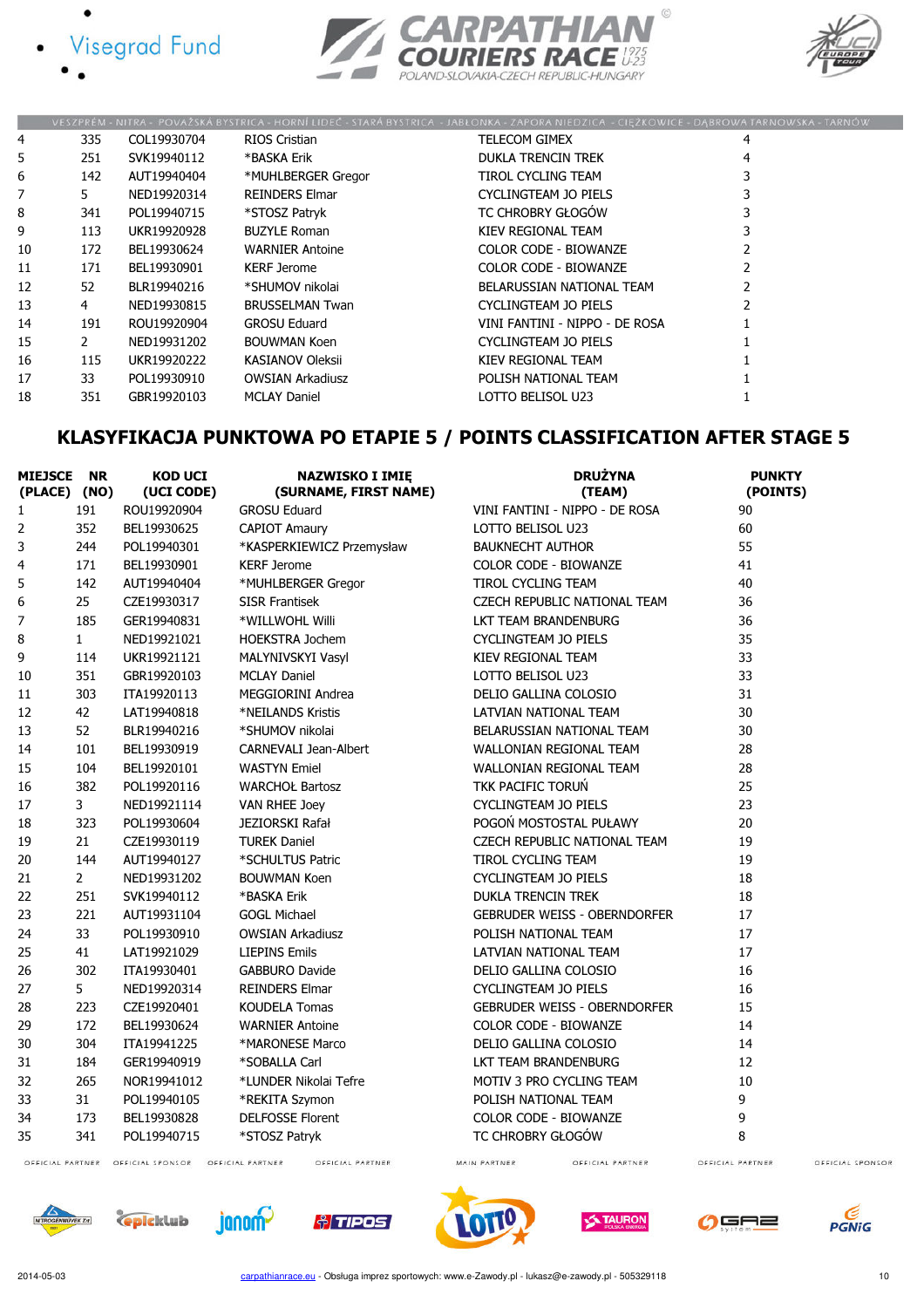







|    |     |             |                         | VESZPRÉM - NITRA - POVAŽSKÁ BYSTRICA - HORNÍ LIDEČ - STARÁ BYSTRICA - JABŁONKA - ZAPORA NIEDZICA - CIĘŻKOWICE - DABROWA TARNOWSKA - TARNÓW |   |
|----|-----|-------------|-------------------------|--------------------------------------------------------------------------------------------------------------------------------------------|---|
| 36 | 183 | GER19930625 | KOCH Janas              | LKT TEAM BRANDENBURG                                                                                                                       | 8 |
| 37 | 262 | NOR19940310 | *FANDREM Sivert         | <b>MOTIV 3 PRO CYCLING TEAM</b>                                                                                                            | 8 |
| 38 | 333 | POL19950422 | *KASPERKIEWICZ Maciej   | TELECOM GIMEX                                                                                                                              |   |
| 39 | 24  | CZE19950531 | *SCHLEGEL Michal        | CZECH REPUBLIC NATIONAL TEAM                                                                                                               |   |
| 40 | 105 | BEL19930128 | TOUQUET Joren           | WALLONIAN REGIONAL TEAM                                                                                                                    | 6 |
| 41 | 381 | POL19951004 | *PALUTA Michał          | TKK PACIFIC TORUN                                                                                                                          | 6 |
| 42 | 15  | SVK19940717 | *GLAJZA Ondrej          | SLOVAKIAN NATIONAL TEAM                                                                                                                    | 6 |
| 43 | 23  | CZE19930209 | <b>HAMPL Petr</b>       | CZECH REPUBLIC NATIONAL TEAM                                                                                                               |   |
| 44 | 322 | POL19920312 | <b>FOLTYN Jakub</b>     | POGOŃ MOSTOSTAL PUŁAWY                                                                                                                     |   |
| 45 | 174 | BEL19950112 | *KAISE Julien           | <b>COLOR CODE - BIOWANZE</b>                                                                                                               |   |
| 46 | 225 | GER19920128 | MEIER Aleksander        | <b>GEBRUDER WEISS - OBERNDORFER</b>                                                                                                        |   |
| 47 | 301 | ITA19920316 | GALLIO Giacomo          | DELIO GALLINA COLOSIO                                                                                                                      |   |
| 48 | 43  | LAT19920626 | <b>VOSEKALNS Andris</b> | LATVIAN NATIONAL TEAM                                                                                                                      |   |
| 49 | 321 | POL19920130 | <b>HABA Grzegorz</b>    | POGOŃ MOSTOSTAL PUŁAWY                                                                                                                     |   |
| 50 | 325 | POL19920930 | <b>CZERKIES Michał</b>  | POGOŃ MOSTOSTAL PUŁAWY                                                                                                                     |   |

#### KLASYFIKACJA AWANSUJĄCYCH PO ETAPIE 5 / ADVANCE RIDER CLASSIFICATION AFTER STAGE 5

| <b>MIEJSCE</b><br>(PLACE) (NO) | <b>NR</b> | <b>KOD UCI</b><br>(UCI CODE) | <b>NAZWISKO I IMIE</b><br>(SURNAME, FIRST NAME) | <b>DRUŻYNA</b><br>(TEAM)         | <b>ETAP1</b><br>(STAGE 1) | <b>PO ETAPIE 5</b><br>(AFTER STAGE 5) | <b>RÓŻN</b><br>(DIFF.) |
|--------------------------------|-----------|------------------------------|-------------------------------------------------|----------------------------------|---------------------------|---------------------------------------|------------------------|
| 1                              | 144       | AUT19940127                  | *SCHULTUS Patric                                | <b>TIROL CYCLING TEAM</b>        | 137                       | 67                                    | 70                     |
| 2                              | 43        | LAT19920626                  | <b>VOSEKALNS Andris</b>                         | LATVIAN NATIONAL TEAM            | 130                       | 72                                    | 58                     |
| 3                              | 31        | POL19940105                  | *REKITA Szymon                                  | POLISH NATIONAL TEAM             | 66                        | 10                                    | 56                     |
| 4                              | 252       | SVK19940630                  | *DASKO Mario                                    | <b>DUKLA TRENCIN TREK</b>        | 126                       | 71                                    | 55                     |
| 5                              | 382       | POL19920116                  | <b>WARCHOŁ Bartosz</b>                          | <b>TKK PACIFIC TORUŃ</b>         | 62                        | 9                                     | 53                     |
| 6                              | 113       | UKR19920928                  | <b>BUZYLE Roman</b>                             | <b>KIEV REGIONAL TEAM</b>        | 128                       | 78                                    | 50                     |
| 7                              | 24        | CZE19950531                  | *SCHLEGEL Michal                                | CZECH REPUBLIC NATIONAL TEAM     | 60                        | 13                                    | 47                     |
| 8                              | 5         | NED19920314                  | <b>REINDERS Elmar</b>                           | <b>CYCLINGTEAM JO PIELS</b>      | 111                       | 64                                    | 47                     |
| 9                              | 81        | SRB19940309                  | *BORISAVLJEVIC Milos                            | SERBIAN NATIONAL TEAM            | 69                        | 23                                    | 46                     |
| 10                             | 372       | GER19931228                  | <b>BEYER Maximilian</b>                         | <b>KED - STEVENS TEAM BERLIN</b> | 146                       | 100                                   | 46                     |
| 11                             | 263       | NOR19940206                  | *HAKENRUD Anders Lie                            | MOTIV 3 PRO CYCLING TEAM         | 147                       | 102                                   | 45                     |
| 12                             | 23        | CZE19930209                  | <b>HAMPL Petr</b>                               | CZECH REPUBLIC NATIONAL TEAM     | 58                        | 14                                    | 44                     |
| 14                             | 133       | HUN19950425                  | *LENGYEL Zoltan                                 | <b>UTENSILNORD</b>               | 121                       | 81                                    | 40                     |
| 15                             | 164       | ALG19931016                  | <b>MERDJ Hamza</b>                              | <b>VELO CLUB SOVAC</b>           | 144                       | 104                                   | 40                     |
| 16                             | 115       | UKR19920222                  | <b>KASIANOV Oleksii</b>                         | KIEV REGIONAL TEAM               | 65                        | 26                                    | 39                     |
| 17                             | 342       | POL19930212                  | <b>ZAJAC Bartosz</b>                            | TC CHROBRY GŁOGÓW                | 129                       | 90                                    | 39                     |
| 18                             | 333       | POL19950422                  | *KASPERKIEWICZ Maciej                           | <b>TELECOM GIMEX</b>             | 140                       | 101                                   | 39                     |
| 19                             | 161       | ALG19920219                  | HAMZA Abderahmane Mahdi                         | <b>VELO CLUB SOVAC</b>           | 142                       | 103                                   | 39                     |
| 20                             | 374       | GER19920129                  | <b>WOTSCHKE Sebastian</b>                       | <b>KED - STEVENS TEAM BERLIN</b> | 56                        | 18                                    | 38                     |
| 21                             | 264       | NOR19940501                  | *KLEIVEN Njal Eivind                            | MOTIV 3 PRO CYCLING TEAM         | 59                        | 22                                    | 37                     |
| 22                             | 141       | AUT19940116                  | *BOSMAN Patrick                                 | <b>TIROL CYCLING TEAM</b>        | 61                        | 24                                    | 37                     |
| 25                             | 53        | BLR19951009                  | *STROKAV Vasili                                 | BELARUSSIAN NATIONAL TEAM        | 119                       | 84                                    | 35                     |
| 27                             | 373       | GER19941228                  | *KRETSCHY Florian                               | <b>KED - STEVENS TEAM BERLIN</b> | 122                       | 88                                    | 34                     |
| 28                             | 172       | BEL19930624                  | <b>WARNIER Antoine</b>                          | <b>COLOR CODE - BIOWANZE</b>     | 40                        | $\overline{7}$                        | 33                     |
| 29                             | 74        | UKR19930909                  | <b>SHEVTCHUK Roman</b>                          | UKRAINIAN NATIONAL TEAM          | 109                       | 76                                    | 33                     |
| 30                             | 153       | POL19940608                  | *JAROMIN Piotr                                  | WIBATECH FUJI ŻORY               | 131                       | 98                                    | 33                     |
| 32                             | 183       | GER19930625                  | <b>KOCH Janas</b>                               | LKT TEAM BRANDENBURG             | 73                        | 42                                    | 31                     |
| 33                             | 291       | POL19941004                  | *HERCOG Jakub                                   | TARNOVIA TARNOWO PODGÓRNE        | 143                       | 112                                   | 31                     |
| 34                             | 152       | POL19931118                  | <b>KOTT Konrad</b>                              | <b>WIBATECH FUJI ŻORY</b>        | 120                       | 91                                    | 29                     |
| 36                             | 22        | CZE19930823                  | <b>CHLUPAC Dominik</b>                          | CZECH REPUBLIC NATIONAL TEAM     | 47                        | 19                                    | 28                     |
| 37                             | 111       | UKR19921118                  | POLIKARPOV Mokhailo                             | KIEV REGIONAL TEAM               | 100                       | 73                                    | 27                     |
| 38                             | 45        | LAT19941211                  | *BEITANS Krisjanis                              | LATVIAN NATIONAL TEAM            | 134                       | 107                                   | 27                     |
| 40                             | 271       | NED19940507                  | *BOS Maikel                                     | <b>BELKIN DE JONGE RENNER</b>    | 99                        | 74                                    | 25                     |

OFFICIAL PARTNER OFFICIAL SPONSOR OFFICIAL PARTNER

OFFICIAL PARTNER

MAIN PARTNER

OFFICIAL PARTNER

OFFICIAL SPONSOR











OFFICIAL PARTNER



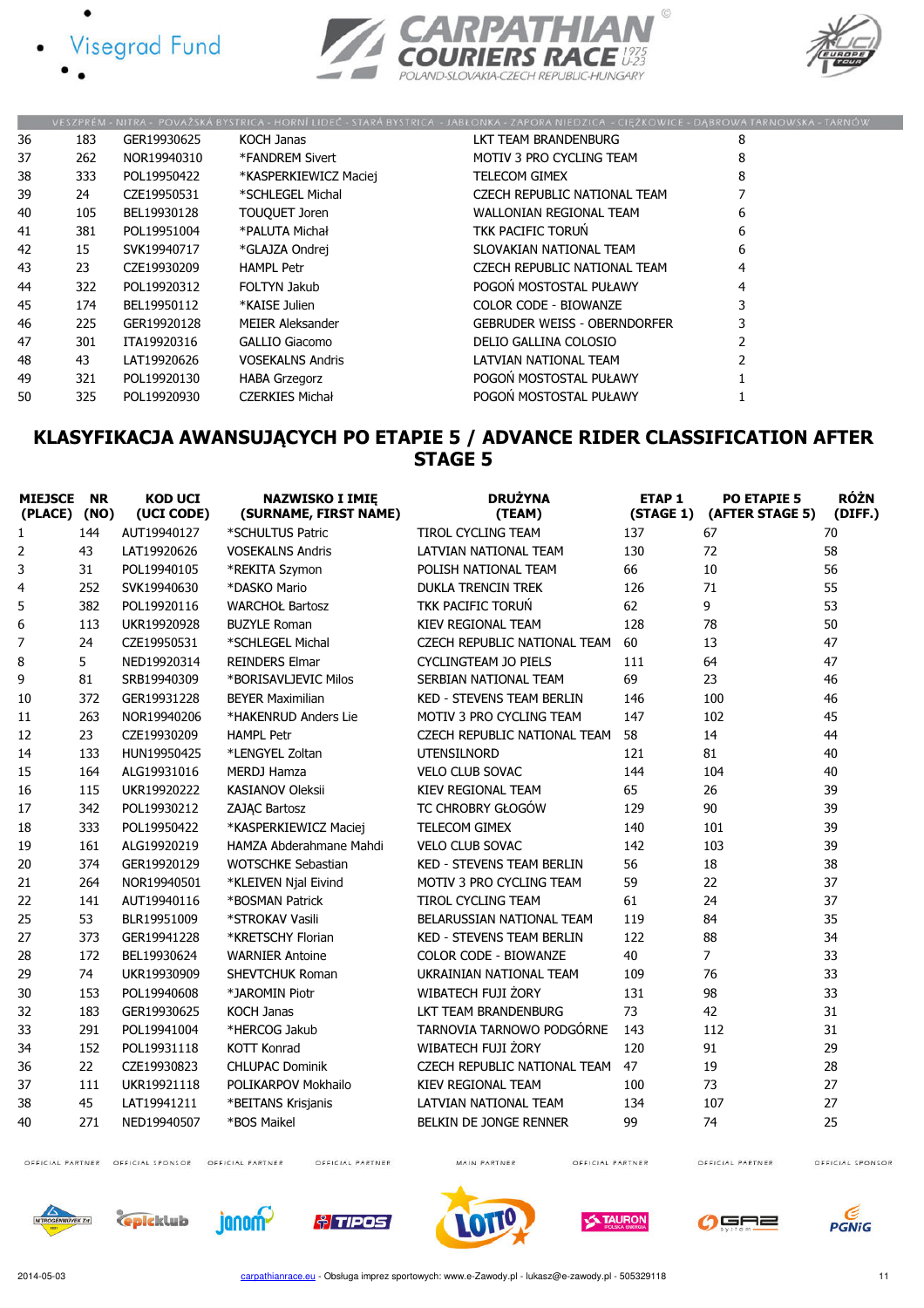- **Visegrad Fund**  $\bullet$ 
	-





|    |                |             |                             | VESZPREM - NITRA - POVAZSKA BYSTRICA - HORNI LIDEC - STARA BYSTRICA - JABEONKA - ZAPORA NIEDZICA - CIĘZKOWICE - DĄBROWA TARNOWSKA - TARNOW |     |              |                |
|----|----------------|-------------|-----------------------------|--------------------------------------------------------------------------------------------------------------------------------------------|-----|--------------|----------------|
| 41 | 232            | SVK19930125 | <b>CHALUPCIK Jan</b>        | EPIC JANOM GREENWAY                                                                                                                        | 117 | 92           | 25             |
| 43 | 34             | POL19940310 | *MICKIEWICZ Tomasz          | POLISH NATIONAL TEAM                                                                                                                       | 107 | 83           | 24             |
| 44 | 354            | NZL19940101 | *MCCORMICK Hayden           | LOTTO BELISOL U23                                                                                                                          | 38  | 15           | 23             |
| 46 | 325            | POL19920930 | <b>CZERKIES Michał</b>      | POGOŃ MOSTOSTAL PUŁAWY                                                                                                                     | 118 | 96           | 22             |
| 47 | 314            | NED19950916 | *COSTER Kevin               | CYCLINGTEAM DE IJSSELSTREEK                                                                                                                | 133 | 111          | 22             |
| 48 | 261            | NOR19930327 | <b>KRISTOFFERSEN Anders</b> | MOTIV 3 PRO CYCLING TEAM                                                                                                                   | 90  | 69           | 21             |
| 49 | 275            | NED19940821 | *VERHOEVEN Mike             | BELKIN DE JONGE RENNER                                                                                                                     | 108 | 87           | 21             |
| 50 | 143            | AUT19950304 | *SCHIPFLINGER Florian       | <b>TIROL CYCLING TEAM</b>                                                                                                                  | 63  | 43           | 20             |
| 53 | 322            | POL19920312 | FOLTYN Jakub                | POGOŃ MOSTOSTAL PUŁAWY                                                                                                                     | 51  | 33           | 18             |
| 57 | 92             | RUS19940704 | *STEPANOV Aleksandr         | <b>RUSSIAN NATIONAL TEAM</b>                                                                                                               | 125 | 109          | 16             |
| 58 | 345            | POL19940602 | *SUCHECKI Krzysztof         | TC CHROBRY GŁOGÓW                                                                                                                          | 64  | 49           | 15             |
| 60 | 301            | ITA19920316 | <b>GALLIO Giacomo</b>       | DELIO GALLINA COLOSIO                                                                                                                      | 70  | 56           | 14             |
| 61 | 303            | ITA19920113 | <b>MEGGIORINI Andrea</b>    | DELIO GALLINA COLOSIO                                                                                                                      | 79  | 65           | 14             |
| 62 | 262            | NOR19940310 | *FANDREM Sivert             | MOTIV 3 PRO CYCLING TEAM                                                                                                                   | 96  | 82           | 14             |
| 63 | 174            | BEL19950112 | *KAISE Julien               | <b>COLOR CODE - BIOWANZE</b>                                                                                                               | 29  | 17           | 12             |
| 65 | 21             | CZE19930119 | <b>TUREK Daniel</b>         | CZECH REPUBLIC NATIONAL TEAM                                                                                                               | 19  | 8            | 11             |
| 66 | 224            | AUT19920526 | <b>KUEN Maximilian</b>      | <b>GEBRUDER WEISS - OBERNDORFER 39</b>                                                                                                     |     | 28           | 11             |
| 67 | 32             | POL19950406 | *SZELĄG Gracjan             | POLISH NATIONAL TEAM                                                                                                                       | 72  | 62           | 10             |
| 68 | 3              | NED19921114 | <b>VAN RHEE Joey</b>        | <b>CYCLINGTEAM JO PIELS</b>                                                                                                                | 76  | 66           | 10             |
| 69 | $\overline{2}$ | NED19931202 | <b>BOUWMAN Koen</b>         | <b>CYCLINGTEAM JO PIELS</b>                                                                                                                | 13  | 4            | 9              |
| 70 | 195            | JPN19930915 | <b>KOISHI Yuma</b>          | VINI FANTINI - NIPPO - DE ROSA                                                                                                             | 57  | 48           | 9              |
| 71 | 384            | POL19940719 | *KUCHAREK Adrian            | TKK PACIFIC TORUŃ                                                                                                                          | 106 | 97           | 9              |
| 74 | 175            | BEL19950717 | *MERTZ Remy                 | <b>COLOR CODE - BIOWANZE</b>                                                                                                               | 52  | 45           | $\overline{7}$ |
| 75 | 332            | POL19950217 | *BROŻYNA Piotr              | <b>TELECOM GIMEX</b>                                                                                                                       | 53  | 46           | 7              |
| 76 | 114            | UKR19921121 | MALYNIVSKYI Vasyl           | KIEV REGIONAL TEAM                                                                                                                         | 77  | 70           | 7              |
| 77 | 244            | POL19940301 | *KASPERKIEWICZ Przemysław   | <b>BAUKNECHT AUTHOR</b>                                                                                                                    | 9   | 3            | 6              |
| 78 | 102            | BEL19931205 | <b>CONVENS Louis</b>        | WALLONIAN REGIONAL TEAM                                                                                                                    | 36  | 30           | 6              |
| 79 | 371            | GER19930107 | <b>DONATH Felix</b>         | <b>KED - STEVENS TEAM BERLIN</b>                                                                                                           | 50  | 44           | 6              |
| 80 | 185            | GER19940831 | *WILLWOHL Willi             | LKT TEAM BRANDENBURG                                                                                                                       | 74  | 68           | 6              |
| 81 | 105            | BEL19930128 | <b>TOUQUET Joren</b>        | <b>WALLONIAN REGIONAL TEAM</b>                                                                                                             | 21  | 16           | 5              |
| 82 | $\overline{4}$ | NED19930815 | <b>BRUSSELMAN Twan</b>      | <b>CYCLINGTEAM JO PIELS</b>                                                                                                                | 68  | 63           | 5              |
| 83 | 351            | GBR19920103 | <b>MCLAY Daniel</b>         | LOTTO BELISOL U23                                                                                                                          | 80  | 75           | 5              |
| 85 | 323            | POL19930604 | JEZIORSKI Rafał             | POGOŃ MOSTOSTAL PUŁAWY                                                                                                                     | 83  | 80           | 3              |
| 91 | 142            | AUT19940404 | *MUHLBERGER Gregor          | <b>TIROL CYCLING TEAM</b>                                                                                                                  | 3   | $\mathbf{1}$ | 2              |
| 92 | 341            | POL19940715 | *STOSZ Patryk               | TC CHROBRY GŁOGÓW                                                                                                                          | 14  | 12           | $\overline{2}$ |
| 93 | 231            | SVK19941210 | *KOVACIK Juraj              | EPIC JANOM GREENWAY                                                                                                                        | 94  | 93           | 1              |
| 94 | 331            | POL19950402 | *TALAGA Patryk              | TELECOM GIMEX                                                                                                                              | 95  | 94           | 1              |
|    |                |             |                             |                                                                                                                                            |     |              |                |

### KOLEJNOŚĆ POJAZDÓW TECHNICZNYCH NA ETAPIE 6 / ORDER OF TECHNICAL CAR ON STAGE 6

| I P<br>(ON) | <b>KOD UCI</b><br>(UCI CODE) | <b>DRUŻYNA</b><br>(TEAM)       |
|-------------|------------------------------|--------------------------------|
| 1           | <b>TIR</b>                   | TIROL CYCLING TFAM             |
| 2           | <b>VFN</b>                   | VINI FANTINI - NIPPO - DE ROSA |
| 3           | <b>BAU</b>                   | <b>BAUKNECHT AUTHOR</b>        |
| 4           | C <sub>JP</sub>              | CYCLINGTFAM JO PIFLS           |
| 5           | WAL                          | WALLONIAN REGIONAL TEAM        |
| 6           | CCB                          | COLOR CODE - BIOWANZE          |
| 7           | CZE.                         | CZECH REPUBLIC NATIONAL TEAM   |
| 8           | <b>PAC</b>                   | TKK PACIFIC TORUN              |
| 9           | <b>POL</b>                   | POLISH NATIONAL TEAM           |
| 10          | CI G                         | TC CHROBRY GŁOGÓW              |
| 11          | I BL                         | LOTTO BELISOL U23              |





MAIN PARTNER OFFICIAL PARTNER OFFICIAL PARTNER













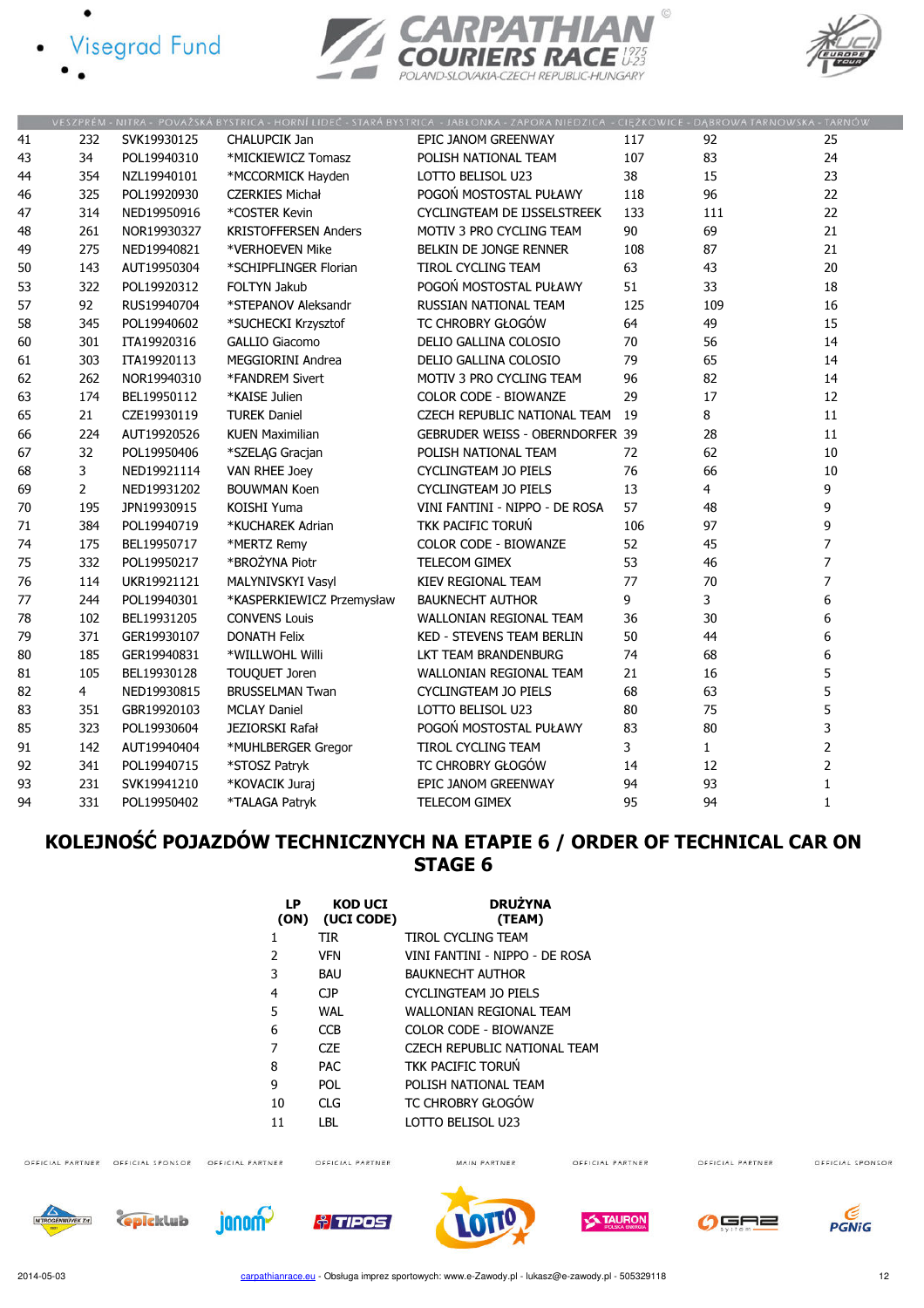







|    |            | VESZPRÉM - NITRA - POVAŽSKÁ BYSTRICA - HORNÍ LIDEČ - STARÁ BYSTRICA - JABŁONKA - ZAPORA NIEDZICA - CIEŻKOWICE - DABROWA TARNOWSKA - TARNÓW |
|----|------------|--------------------------------------------------------------------------------------------------------------------------------------------|
| 12 | KED        | <b>KED - STEVENS TEAM BERLIN</b>                                                                                                           |
| 13 | <b>GWO</b> | <b>GEBRUDER WEISS - OBERNDORFER</b>                                                                                                        |
| 14 | <b>LKT</b> | LKT TEAM BRANDENBURG                                                                                                                       |
| 15 | <b>MPC</b> | MOTIV 3 PRO CYCLING TEAM                                                                                                                   |
| 16 | <b>SRB</b> | SERBIAN NATIONAL TEAM                                                                                                                      |
| 17 | <b>KIV</b> | KIEV REGIONAL TEAM                                                                                                                         |
| 18 | <b>LAT</b> | LATVIAN NATIONAL TEAM                                                                                                                      |
| 19 | <b>PMP</b> | POGOŃ MOSTOSTAL PUŁAWY                                                                                                                     |
| 20 | <b>DEL</b> | DELIO GALLINA COLOSIO                                                                                                                      |
| 21 | <b>TMG</b> | <b>TELECOM GIMEX</b>                                                                                                                       |
| 22 | <b>RUS</b> | RUSSIAN NATIONAL TEAM                                                                                                                      |
| 23 | <b>SVK</b> | SLOVAKIAN NATIONAL TEAM                                                                                                                    |
| 24 | <b>BLR</b> | BELARUSSIAN NATIONAL TEAM                                                                                                                  |
| 25 | <b>DUK</b> | <b>DUKLA TRENCIN TREK</b>                                                                                                                  |
| 26 | JOR.       | BELKIN DE JONGE RENNER                                                                                                                     |
| 27 | <b>UKR</b> | UKRAINIAN NATIONAL TEAM                                                                                                                    |
| 28 | <b>UNA</b> | <b>UTENSILNORD</b>                                                                                                                         |
| 29 | WIB        | WIBATECH FUJI ŻORY                                                                                                                         |
| 30 | JAN        | EPIC JANOM GREENWAY                                                                                                                        |
| 31 | <b>TAR</b> | TARNOVIA TARNOWO PODGÓRNE                                                                                                                  |
| 32 | <b>VCS</b> | <b>VELO CLUB SOVAC</b>                                                                                                                     |
| 33 | IJS        | CYCLINGTEAM DE IJSSELSTREEK                                                                                                                |

#### KOMUNIKAT KOMISJI SĘDZIOWSKIEJ / COMMUNIQUE COMMISSARIES PANEL

Zawodnicy 95, 315 – kara przepisy UCI punkt 12.1.040 - 11.1.2 – Dyskwalifikacja + 100CHF każdy (trzymanie się samochodu)

Riders 95, 315 – UCI rules point 12.1.040 - 11.1.2 – riders eliminated + 100CHF each (holding car)

OFFICIAL PARTNER

*<u>al TIPOS</u>* 

Zawodnik 274 – kara przepisy UCI punkt 12.1.040 - 11.1.2 – 10 sekund + 30CHF

Rider 274 – UCI rules point 12.1.040 - 11.1.2 – 10 seconds + 30CHF

#### PODZIAŁ KOSZULEK NA ETAPIE / JERSEY HOLDERS ON STAGE

Klasyfikacja indywidualna generalna - koszulka żółta Individual general classification - yellow jersey

LOTTO

OFFICIAL SPONSOR

**PGNiG** 

MUHLBERGER Gregor (142) TIROL CYCLING TEAM

OFFICIAL PARTNER

OFFICIAL PARTNER OFFICIAL SPONSOR OFFICIAL PARTNER

**epicklub** 

ianom-

MAIN PARTNER

OFFICIAL PARTNER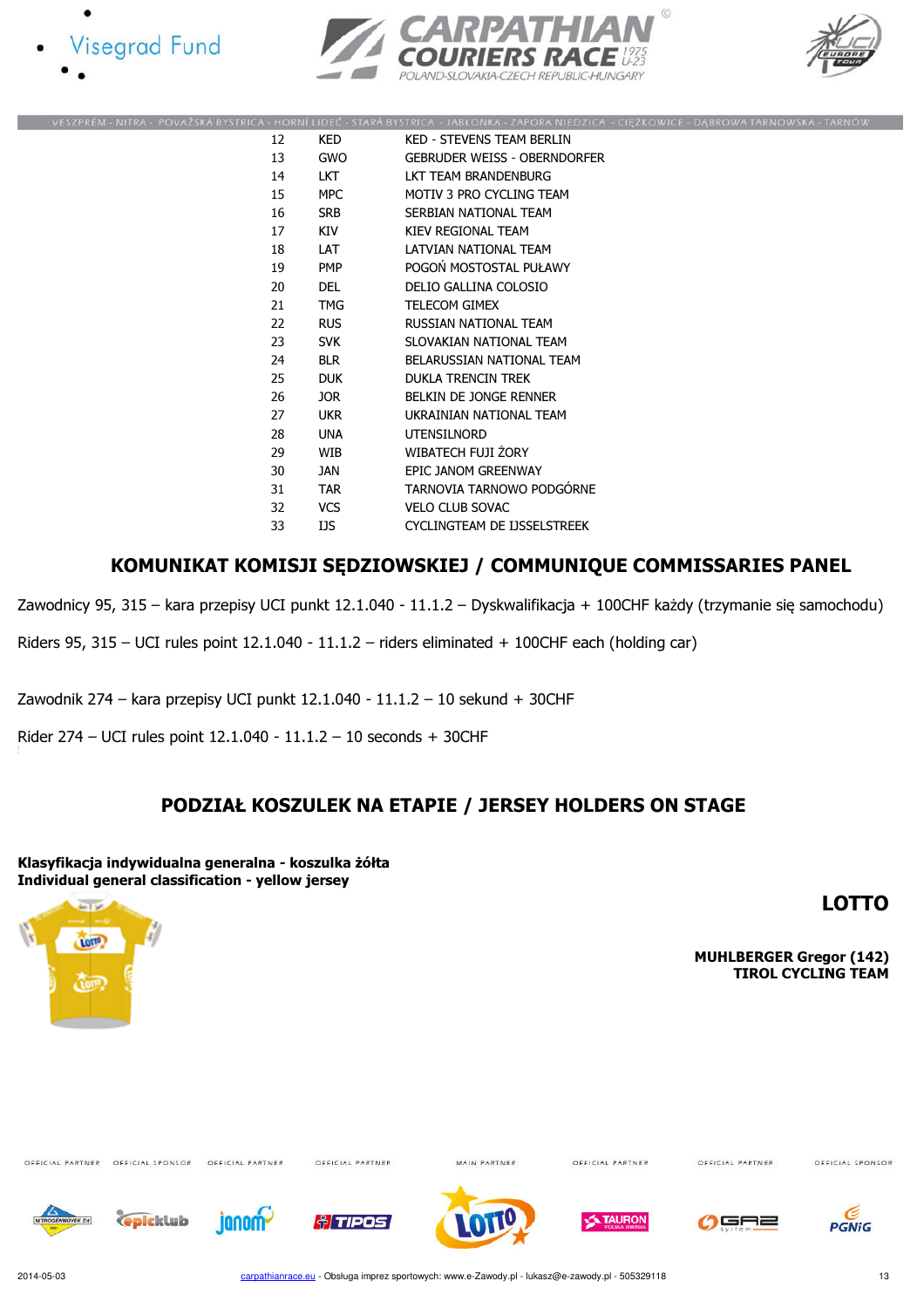





TIPOS

.<br>VESZPRÉM - NITRA - POVAŽSKÁ BYSTRICA - HORNÍ LIDEČ - STARÁ BYSTRICA - JABŁONKA - ZAPORA NIEDZICA - CIĘŻKOWICE - DĄBROWA TARNOWSKA Klasyfikacja punktowa - koszulka czerwona Classification by places – red jersey



GROSU Eduard (191) VINI FANTINI - NIPPO - DE ROSA

STOSZ Patryk (341) TC CHROBRY GŁOGÓW

JANOM

CAPIOT Amaury (352) LOTTO BELISOL U23

MUHLBERGER Gregor (142) TIROL CYCLING TEAM Na etapie w koszulce pojedzie/Jersey wearer: KASPERKIEWICZ Przemysław (244) BAUKNECHT AUTHOR



Klasyfikacja aktywnych punktowa - koszulka błękitna Classification by points - azure jersey



Klasyfikacja poniżej 21 - koszulka biała Riders under 21 - white jersey NITRO



OFFICIAL PARTNER OFFICIAL SPONSOR OFFICIAL PARTNER OFFICIAL PARTNER

**Gpicklub** 

**janom** 

*<u><sup>®</sup>TIPOS</u>* 

MAIN PARTNER







OFFICIAL PARTNER







OFFICIAL PARTNER

32

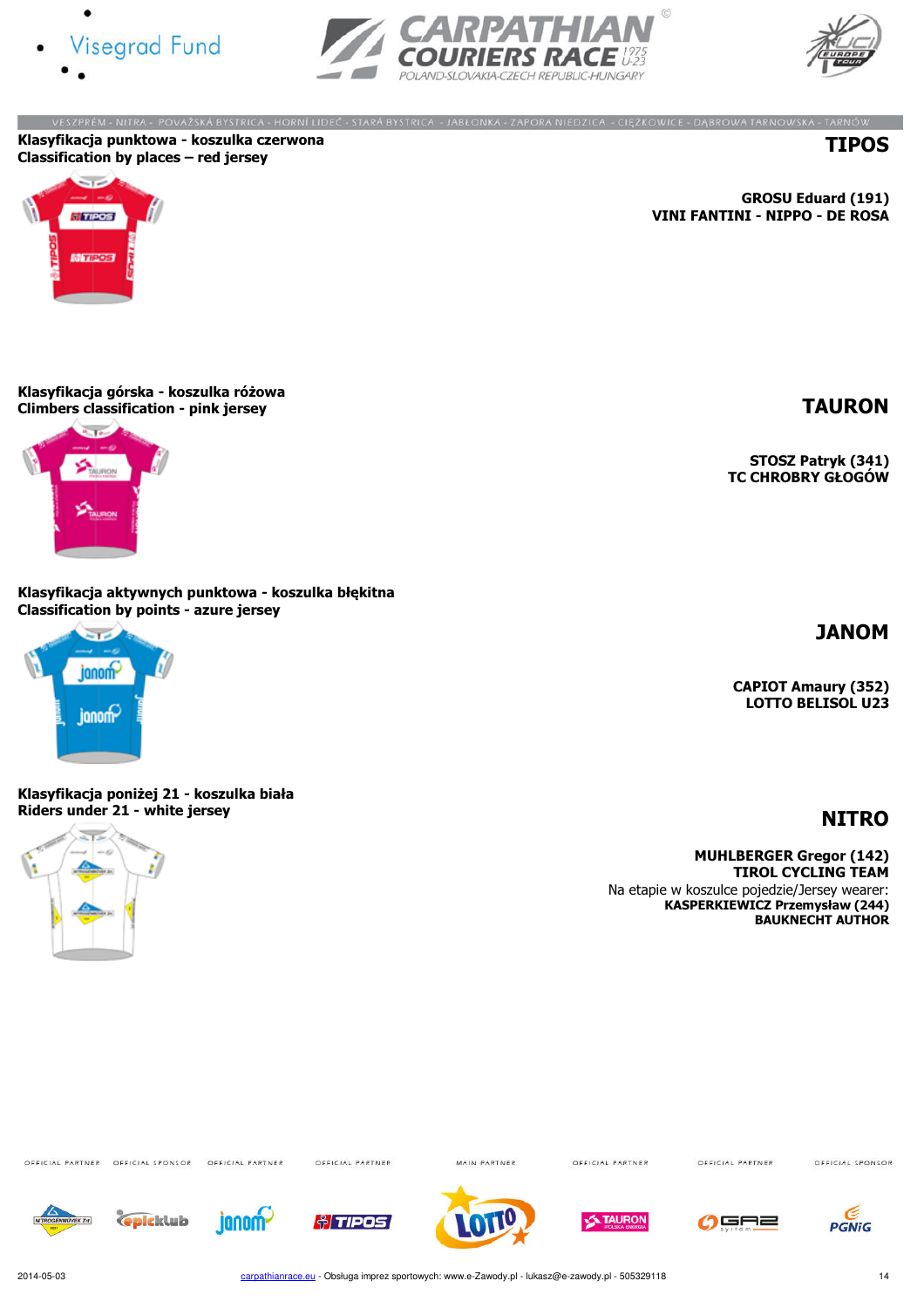



VESZPRÉM - NITRA - POVAŽSKÁ BYSTRICA - HORNÍ LIDEČ - STARÁ BYSTRICA - JABŁONKA - ZAPORA NIEDZICA - CIĘŻKOWICE - DĄBROWA TARNOWSKA - TARNÓW



#### Klasyfikacja awansujących - koszulka czarna Advance riders - black jersey



SCHULTUS Patric (144) TIROL CYCLING TEAM

GAZ-SYSTEM

# EPICKLUB / PGNiG

KASPERKIEWICZ Przemysław (244) BAUKNECHT AUTHOR

Nominal host country bonus

 $\bar{z}$ 

OFFICIAL PARTNER OFFICIAL SPONSOR OFFICIAL PARTNER

**C**picklub

**janom** 

 $\sim$ 

MAIN PARTNER

OFFICIAL PARTNER

**TAUROI** 

OFFICIAL PARTNER

GF ゠

OFFICIAL PARTNER

**Al TIPOS** 

OFFICIAL SPONSOR

 $rac{C}{PGNIG}$